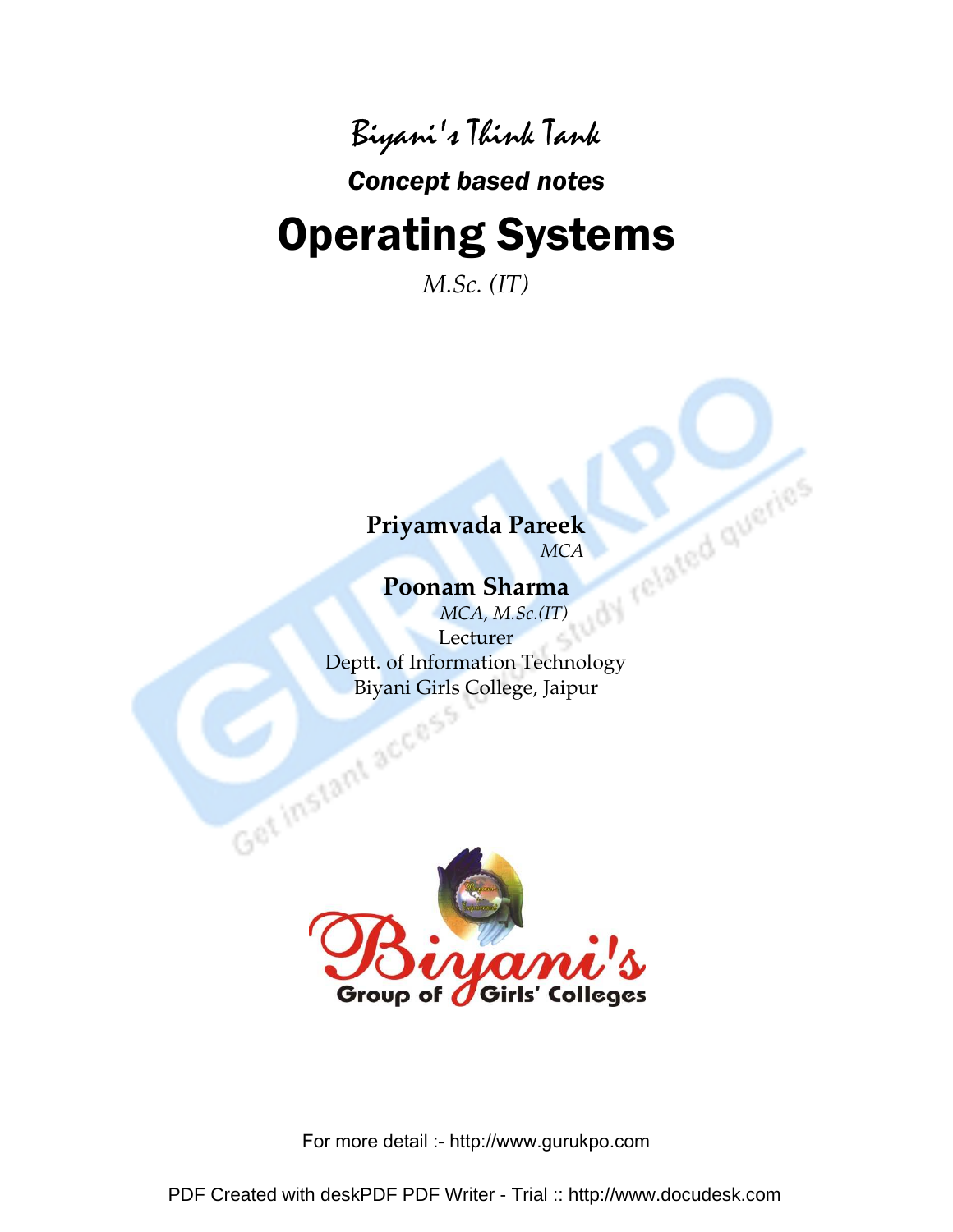*Published by :*  **Think Tanks Biyani Group of Colleges** 

*Concept & Copyright :* 

**Biyani Shikshan Samiti**  Sector-3, Vidhyadhar Nagar, Jaipur-302 023 (Rajasthan) Ph : 0141-2338371, 2338591-95 • Fax : 0141-2338007 E-mail : acad@biyanicolleges.org Website :www.gurukpo.com; www.biyanicolleges.org

**First Edition : 2009** 

While every effort is taken to avoid errors or omissions in this Publication, any mistake or omission that may have crept in is not intentional. It may be taken note of that neither the publisher nor the author will be responsible for any damage or loss of any kind arising to anyone in any manner on account of such errors and omissions.

*Leaser Type Setted by :*  **Biyani College Printing Department**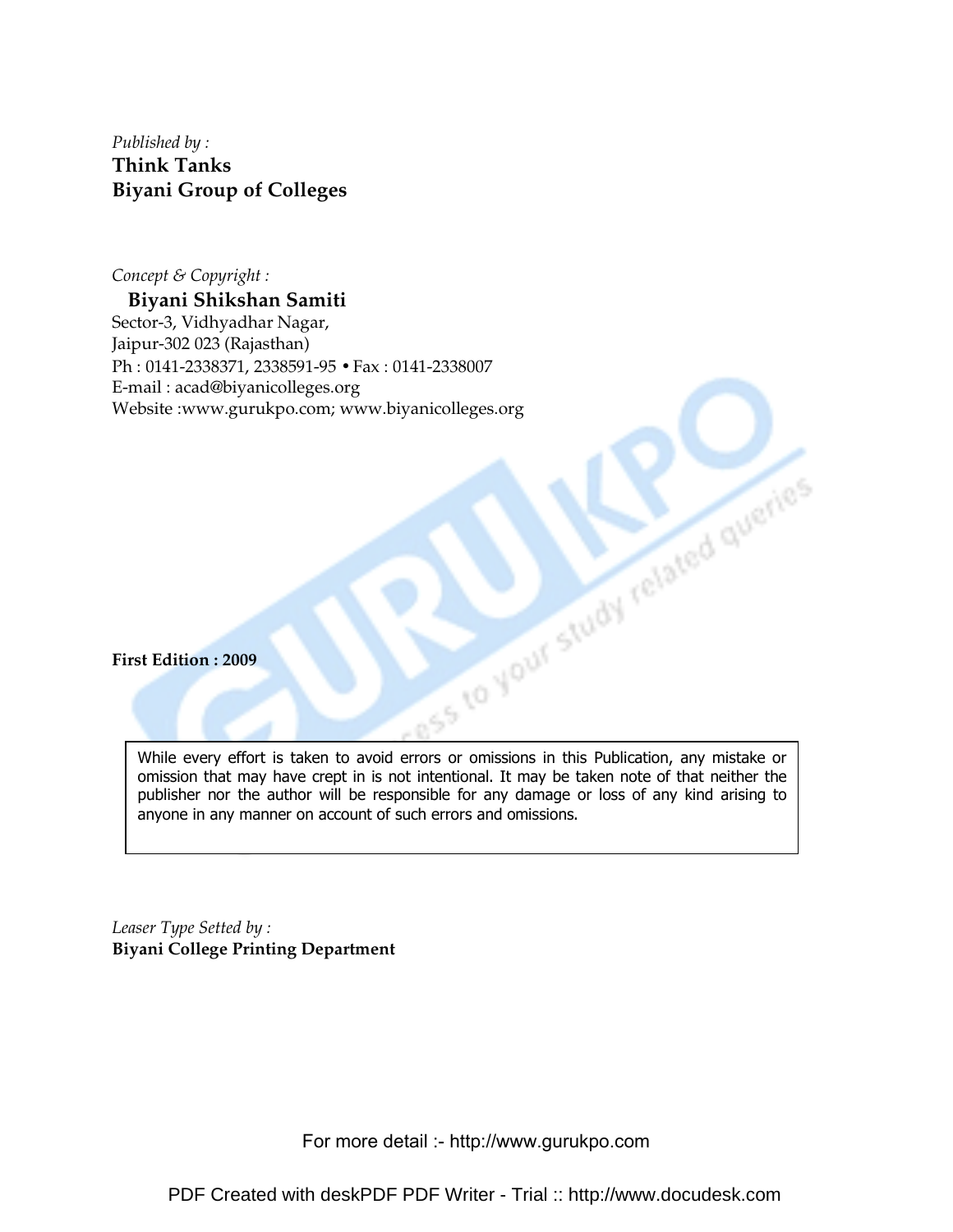## **Preface**

am glad to present this book, especially designed to serve the needs of the students. The book has been written keeping in mind the general weakness in understanding the fundamental concepts of the topics. The book is self-explanatory and adopts the "Teach Yourself" style. It is based on question-answer pattern. The language of book is quite easy and understandable based on scientific approach.

 This book covers basic concepts related to the microbial understandings about diversity, structure, economic aspects, bacterial and viral reproduction etc.

 Any further improvement in the contents of the book by making corrections, omission and inclusion is keen to be achieved based on suggestions from the readers for which the author shall be obliged.

 I acknowledge special thanks to Mr. Rajeev Biyani, Chairman & Dr. Sanjay Biyani, Director (Acad.) Biyani Group of Colleges, who are the backbones and main concept provider and also have been constant source of motivation throughout this Endeavour. They played an active role in coordinating the various stages of this Endeavour and spearheaded the publishing work.

I look forward to receiving valuable suggestions from professors of various educational institutions, other faculty members and students for improvement of the quality of the book. The reader may feel free to send in their comments and suggestions to the under mentioned address.

**Author**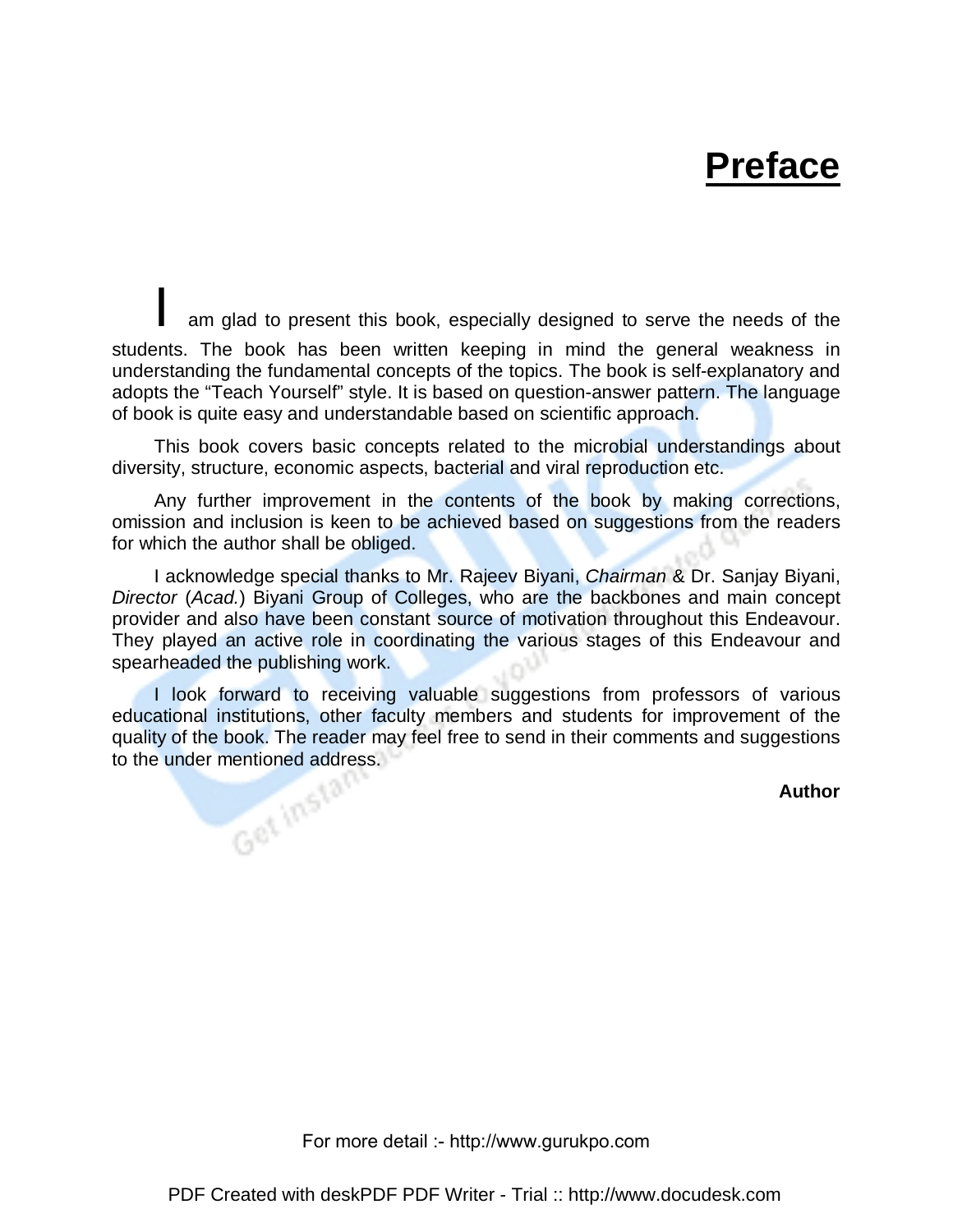## **Syllabus M.Sc. (IT) (Sem.-I) Operating Systems**

**Computer Software and Languages :** Types of Software (System/Application), Programming Languages [Level (SGL/4GL/3L/2GL/1GL/OGL), Translators (Interpreters/Compilers), OGL (Registers, Switches, Cycles, Interrupt).

**Operating System :** Functions of Operating System, Characteristics of Operating System (Single/Multi-user, Single/Multi-tasking, Portability), Information Management (File System, Device Drivers, Terminal I/O), Process Management (Process Definition, Control, Interacting Processes, Implementation of Interacting Processes, Threads, Scheduling), Memory Management (Contiguous, Non-contiguous, Paging, Segmentation, Virtual Memory), Deadlocks, Security and Protection, Parallel Processing.

**DOS :** Booting Sequence, System Files and Commands, Files and Directories, Overview of MS DOS Commands, FDISK and DISK Organization.

**Windows :** Graphical User Interfaces, Windows 98 Installation, Scan Disk, Task Bars, Toolbars, Settings, Control Panel and all features there in, Files and Folder Management, Windows Explorer, Installing and Running Programs, Backing up Files, Configuring Keyboard and Mouse adding and removing Hardware, Setting up Printers and Fonts, Working with Sound, Graphics and Video, Configuring Windows by using the Accessibility Wizard, Configuring Modem, Connecting to PPP and SLIP Accounts, Creating Windows Peer to Peer Network, Connecting Windows 98PC to Novell Netware and Windows NT Networks, Sharing Drivers and Printers, Compressing Disks and Partitions, Tuning Windows 98 for Maximum Performance, Registering Programs and File Types, Troubleshooting Windows 98.

**UNIX :** Logging In and Out, Directory, Redirecting Input and Output cat Command vi, Editor, Shell Scripts, Shell and Sub-shell Variables, Meta-characters, Commands – sort, head, tail, split, cut, paste, find, tr, dd, Gripping and Seeding UUPC, UNIX and Networking, Accessing the Internet, UNIX System Administration.

□ □ □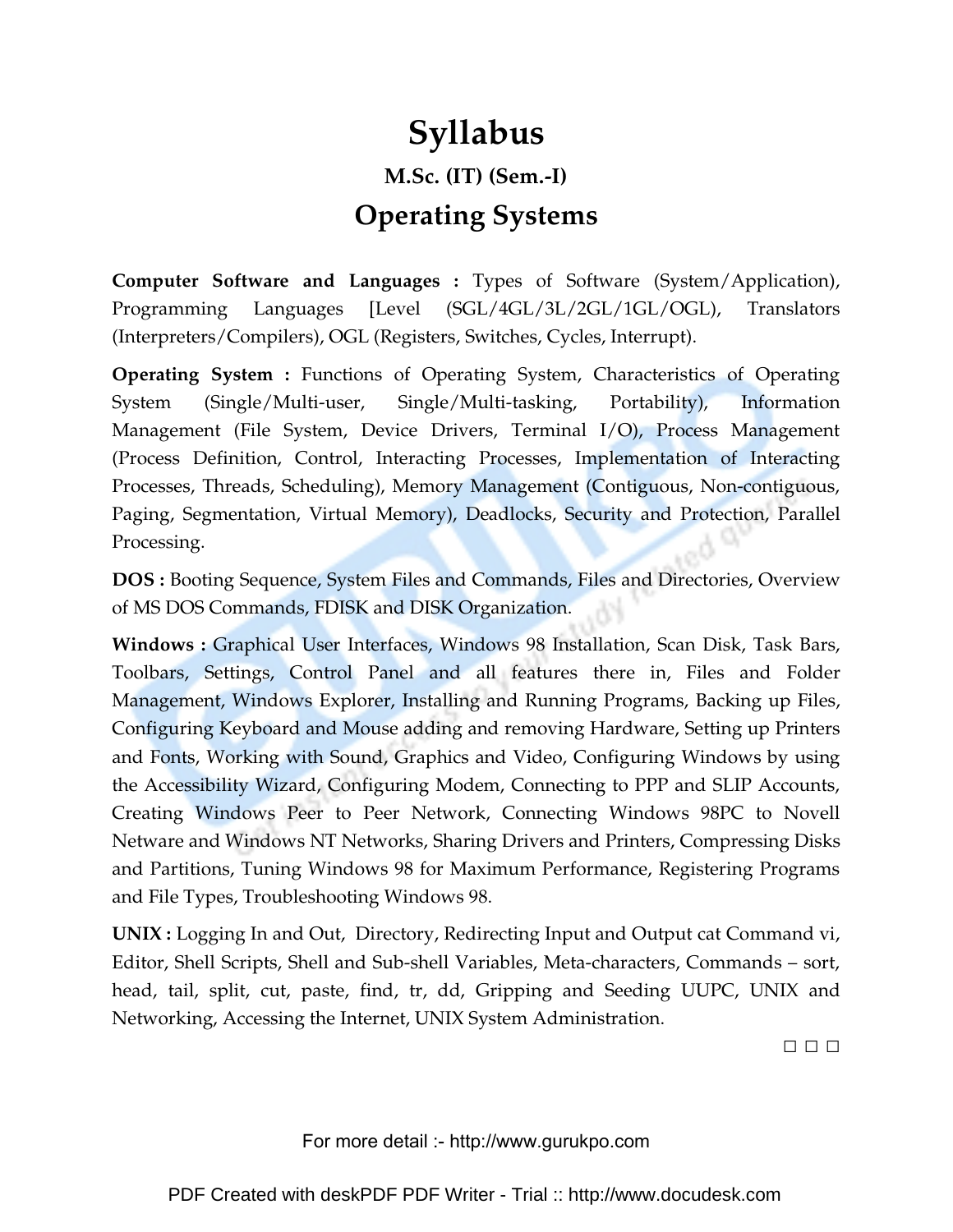## **Content**

| S. No. | Name of Topic                                            | Page No.  |
|--------|----------------------------------------------------------|-----------|
| 1.     | <b>Computer Software</b>                                 | $9 - 15$  |
| 2.     | <b>Operating System</b>                                  | $16 - 20$ |
| 3.     | <b>Information Management</b>                            | $21 - 24$ |
| 4.     | <b>Process Management</b>                                | $25 - 31$ |
| 5.     | <b>Memory Management</b>                                 | $32 - 37$ |
| 6.     | <b>Deadlocks</b>                                         | 38-42     |
| 7.     | <b>Security and Protection</b>                           | 43-44     |
| 8.     | <b>Parallel Processing</b>                               | 45        |
| 9.     | ISS to your study related<br><b>DOS Operating System</b> | 46-49     |
| 10.    | <b>Commands of DOS</b>                                   | 50-67     |
| 11.    | <b>UNIX Operating System</b>                             | 68-73     |
| 12.    | <b>Commands of UNIX</b>                                  | 74-77     |
| 13.    | Difference between DOS, UNIX & WINDOWS                   | 78-80     |
| 14.    | <b>Windows Operating System</b>                          | 81-86     |

□ □ □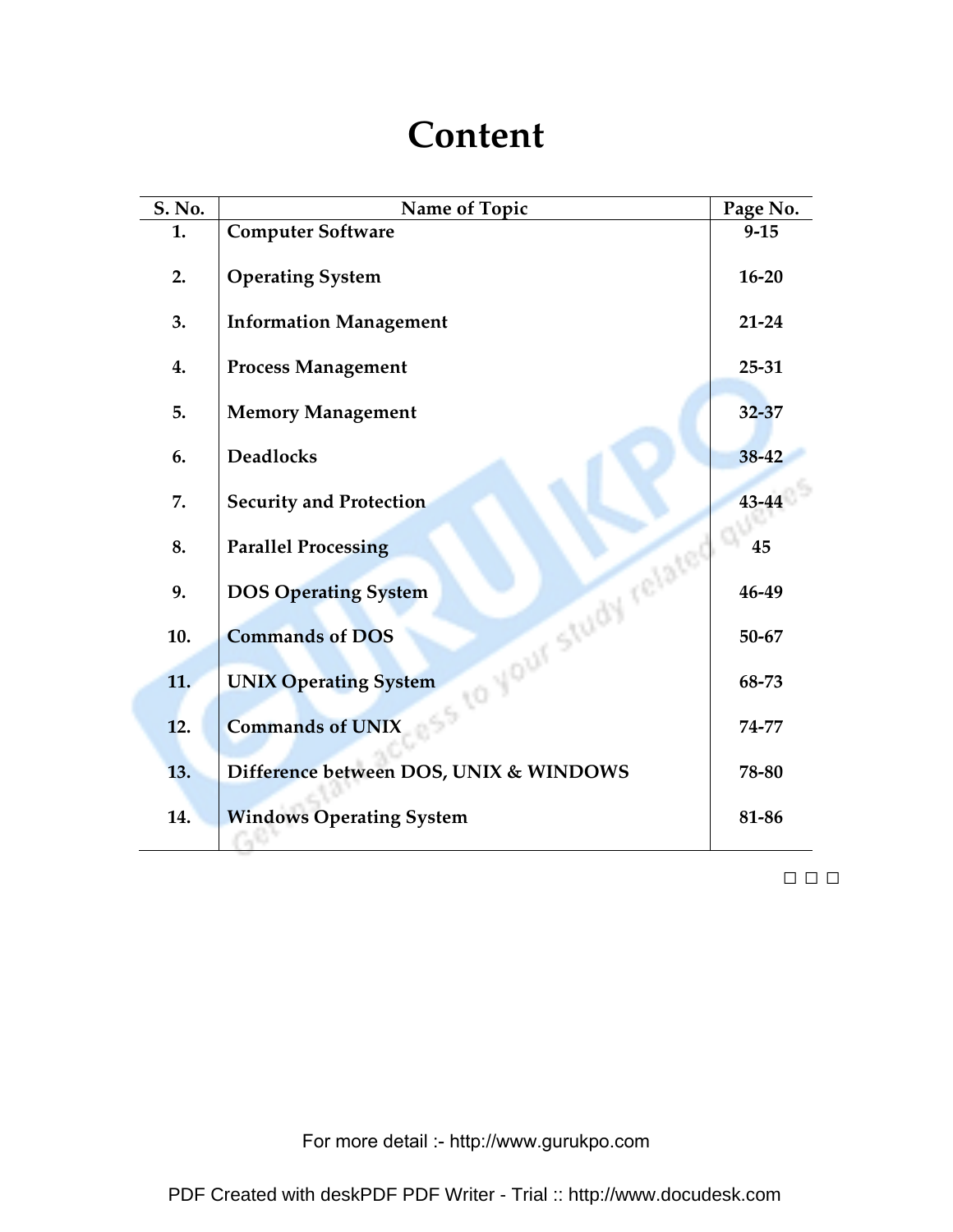### **Chapter-1**

## **Computer Software**

#### **Q.1. Define Computer Software and its types**.

**Ans.: Computer Software** is a general term used to describe a collection of computer programs, procedures and documentation that perform some tasks on a computer system. "Software" is sometimes used in a broader context to mean anything which is not hardware but which is *used* with hardware, such as film, tapes and records.

Practical computer systems divide software systems into three major classes: system software, programming software and application software, although the distinction is arbitrary, and often blurred.

- **System Software** helps run the computer hardware and computer system. It includes operating systems, device drivers, diagnostic tools, servers, windowing systems, utilities and more. The purpose of systems software is to insulate the applications programmer hardware features, and such as accessory devices as communications, printers, readers, displays, keyboards, etc. as much as possible from the details of the particular computer complex being used, especially memory and other
- **Programming Software** usually provides tools to assist a programmer in writing computer programs, and software using different programming languages in a more convenient way. The tools include text editors, compilers, interpreters, linkers, debuggers, and so on. An Integrated development environment (IDE) merges those tools into a software bundle, and a programmer may not need to type multiple commands for compiling, interpreting, debugging, tracing, and etc., because the IDE usually has an advanced *graphical user interface,* or GUI.
- **Application Software** allows end users to accomplish one or more specific (non-computer related) tasks. Typical applications include industrial automation, business software, educational software, medical software, databases, and computer games. Businesses are probably the biggest users of application software, but almost every field of human activity now uses some form of application software.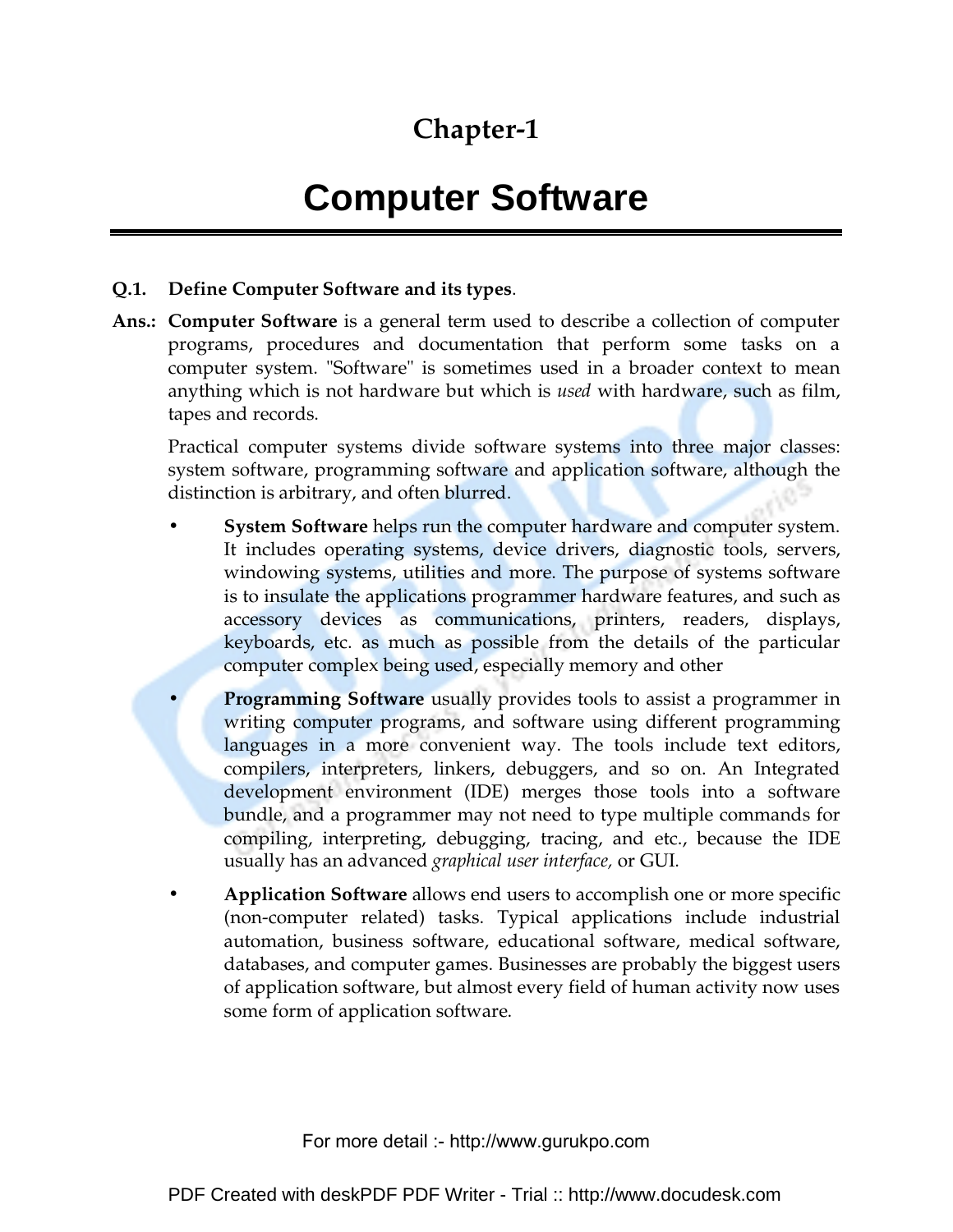### **Q.2 Define the various levels of Programming Languages.**

- **Ans.: Levels of Programming Languages :** The different levels of programming languages are defined as follows :
	- (i) **1GL or First-Generation language :** It is machine language or the level of instructions and data that the processor is actually given to work on
	- (ii) **2GL or Second-Generation Language :** It is also called "assembly" language. An assembler is required to converts the assembly language statements into machine language.
	- (iii) **3GL or Third-Generation Language :** It is a "high-level" programming language, such as PL/I, C, or Java. Java language. A compiler is required to converts the statements of a specific high-level programming language into machine language.
	- (iv) **4GL or Fourth-Generation Language :** It is designed to be closer to natural language than a 3GL language. Languages for accessing databases are often described as 4GLs.
	- (v) **5GL or Fifth-Generation Language :** It is language that uses a visual or graphical development interface to create source language that is usually compiled with a 3GL or 4GL language compiler.
	- (v) **0GL or Hardware Level :** This is the level at which we want to study the actual computer architecture.

### **Q.3. Define Interpreter and Compiler and give their differences.**

**Ans.: Definition of Compiler :** Compiler is a program that translates a computer program written on one computer language to another computer language. A "compiler" is primarily used for programs that translate source code from a high level language to a lower level language (e.g., assembly language or machine language). A program that translates from a low level language to a higher level one is a decompiler. A compiler for a relatively simple language written by one person might be a single, monolithic, piece of software. When the source language is large and complex, and high quality output is required the design may be split into a number of relatively independent phases, or passes. Having separate phase's means development can be parceled up into small parts and given to different people. It also becomes much easier to replace a single phase by an improved one, or to insert new phases later.

**Definition of Interpreter :** Interpreter is a program that translates an instruction into a machine language and executes it before proceeding to the next instruction..... A high-level programming language translator that translates and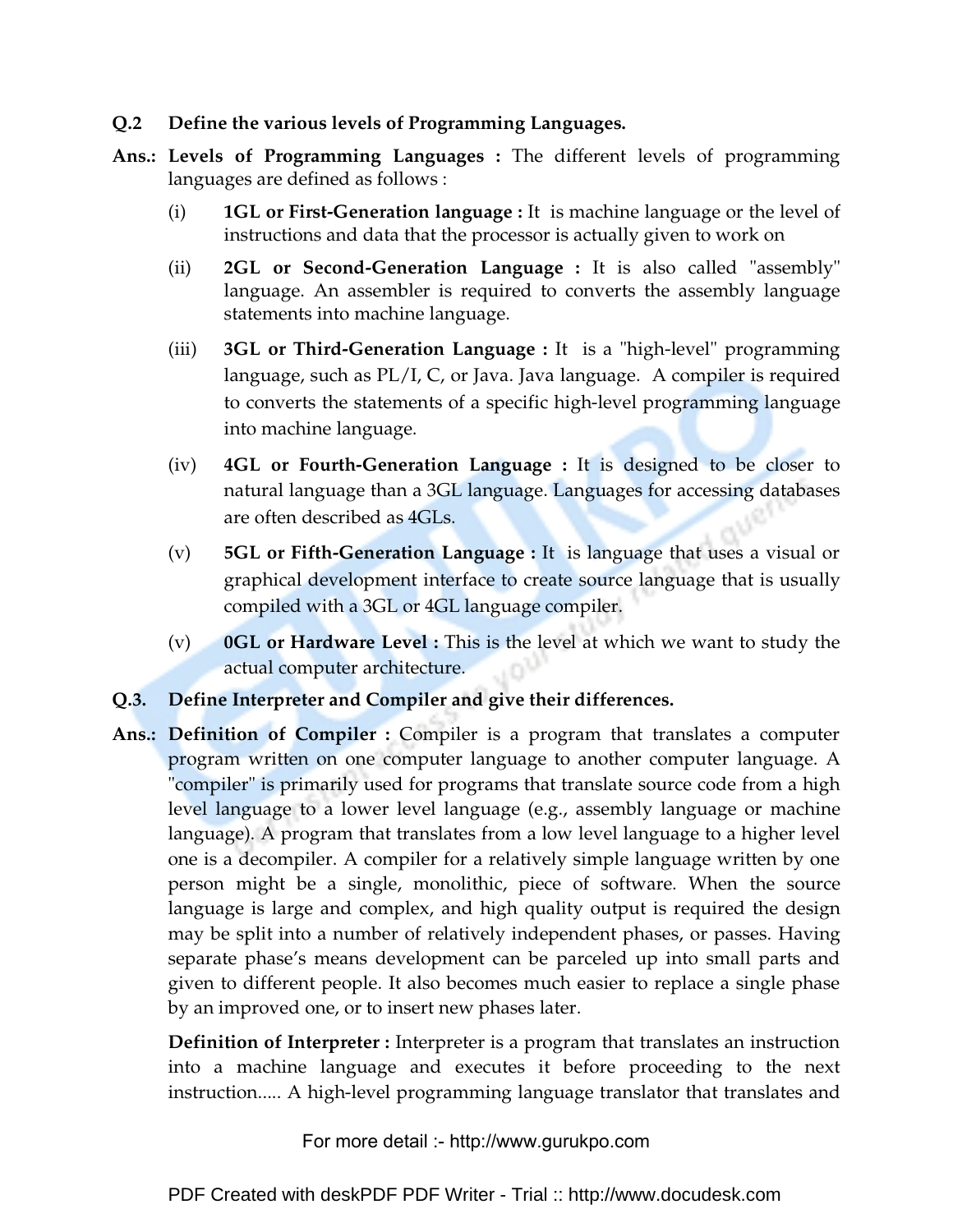runs the program at the same time. It translates one program statement into machine language, executes it, and then proceeds to the next statement. This differs from regular executable programs that are presented to the computer as binary-coded instructions. Interpreted programs remain in the source language the programmer wrote in, which is human readable text. Interpreted programs run slower than their compiler counterparts. Whereas the compiler translates the entire program before it is run, interpreters translate a line at a time while the program is being run. However, it is very convenient to write an interpreted program, since a single line of code can be tested interactively.

**Difference between Compiler and Interpreter :** Interpreter translate the program line by line and compiler translate the entire program interpreter requires less memory and compiler requires more memory.

E.g. of Compiler – **Java**

E.g. of Interpreter – **PHP** 

### **Q.4 Write the short note on Registers, Switches, Cycles and Interrupts.**

**Ans.: Registers :** In computer architecture, a processor register is a small amount of storage available on the CPU whose contents can be accessed more quickly than storage available elsewhere. Processor registers are at the top of the memory hierarchy, and provide the fastest way for a CPU to access data.

**Switches :** They are used to separate bus and Register to make it possible the data transfer from registers to the bus or vice versa . They are also acts as latches: - data once deposited in a register does not get mixed up with the signals or the data in the bus.

**Cycles :** An Instruction cycle can be defined as the sum of an instruction fetch time and the instruction execution time.

**Interrupts :** Interrupt is the ability of the hardware to stop the currently running program and turn the system's attention to something else.

### **Q.5. Write short notes on following :**

**Ans. Registers :** Registers are fast memory, almost always connected to circuitry that allows various arithmetic, logical, control, and other manipulations, as well as possibly setting internal flags.

Most early computers had only one data register that could be used for arithmetic and logic instructions. Often there would be additional special purpose registers set aside either for temporary fast internal storage or assigned to logic circuits to implement certain instructions. Some early computers had one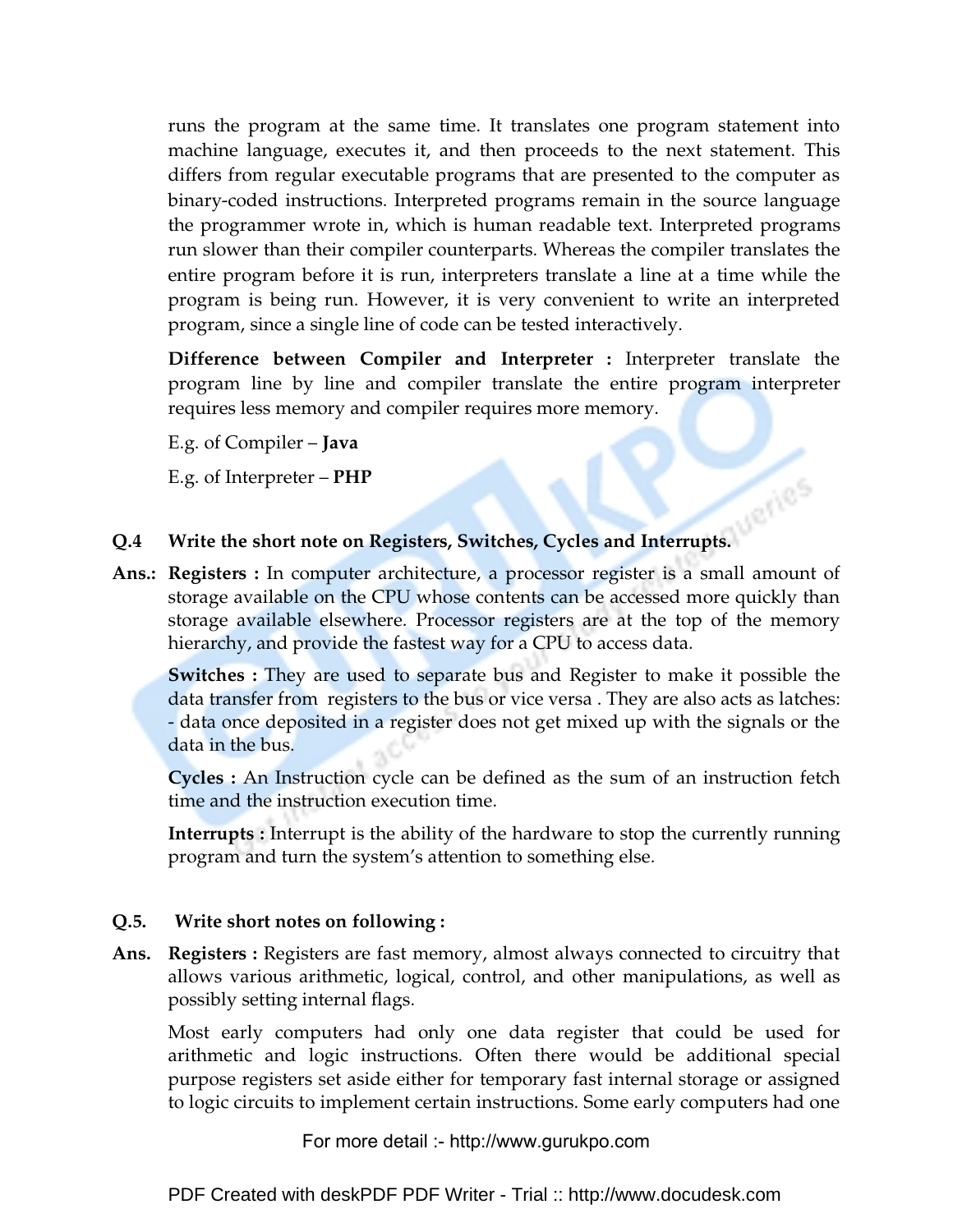or two address registers that pointed to a memory location for memory accesses (a pair of address registers typically would act as source and destination pointers for memory operations). Computers soon had multiple data registers, address registers, and sometimes other special purpose registers. Some computers have general purpose registers that can be used for both data and address operations. Every digital computer using a von Neumann architecture has a register (called the program counter) that points to the next executable instruction. Many computers have additional control registers for implementing various control capabilities. Often some or all of the internal flags are combined into a flag or status register.

There are different types of registers. These are :

- **Accumulators :** Accumulators are registers that can be used for arithmetic, logical, shift, rotate, or other similar operations. The first computers typically only had one accumulator. Many times there were related special purpose registers that contained the source data for an accumulator. Accumulators were replaced with data registers and general purpose registers. Accumulators reappeared in the first microprocessors.
- **Address Registers :** Address registers store the addresses of specific memory locations. Often many integer and logic operations can be performed on address registers directly (to allow for computation of addresses).Sometimes the contents of address register(s) are combined with other special purpose registers to compute the actual physical address. This allows for the hardware implementation of dynamic memory pages, virtual memory, and protected memory.
- **General Purpose Registers :** General purpose registers can be used as either data or address registers.
- **Constant Registers :** Constant registers are special read-only registers that store a constant. Attempts to write to a constant register are illegal or ignored. In some RISC processors, constant registers are used to store commonly used values (such as zero, one, or negative one) — for example, a constant register containing zero can be used in register to register data moves, providing the equivalent of a clear instruction without adding one to the instruction set. Constant registers are also often used in floating point units to provide such value as pi or e with additional hidden bits for greater accuracy in computations.
- **Floating Point Registers :** Floating point registers are special registers set aside for floating point math.
- **Index Registers :** Index registers are used to provide more flexibility in addressing modes, allowing the programmer to create a memory address by combining the contents of an address register with the contents of an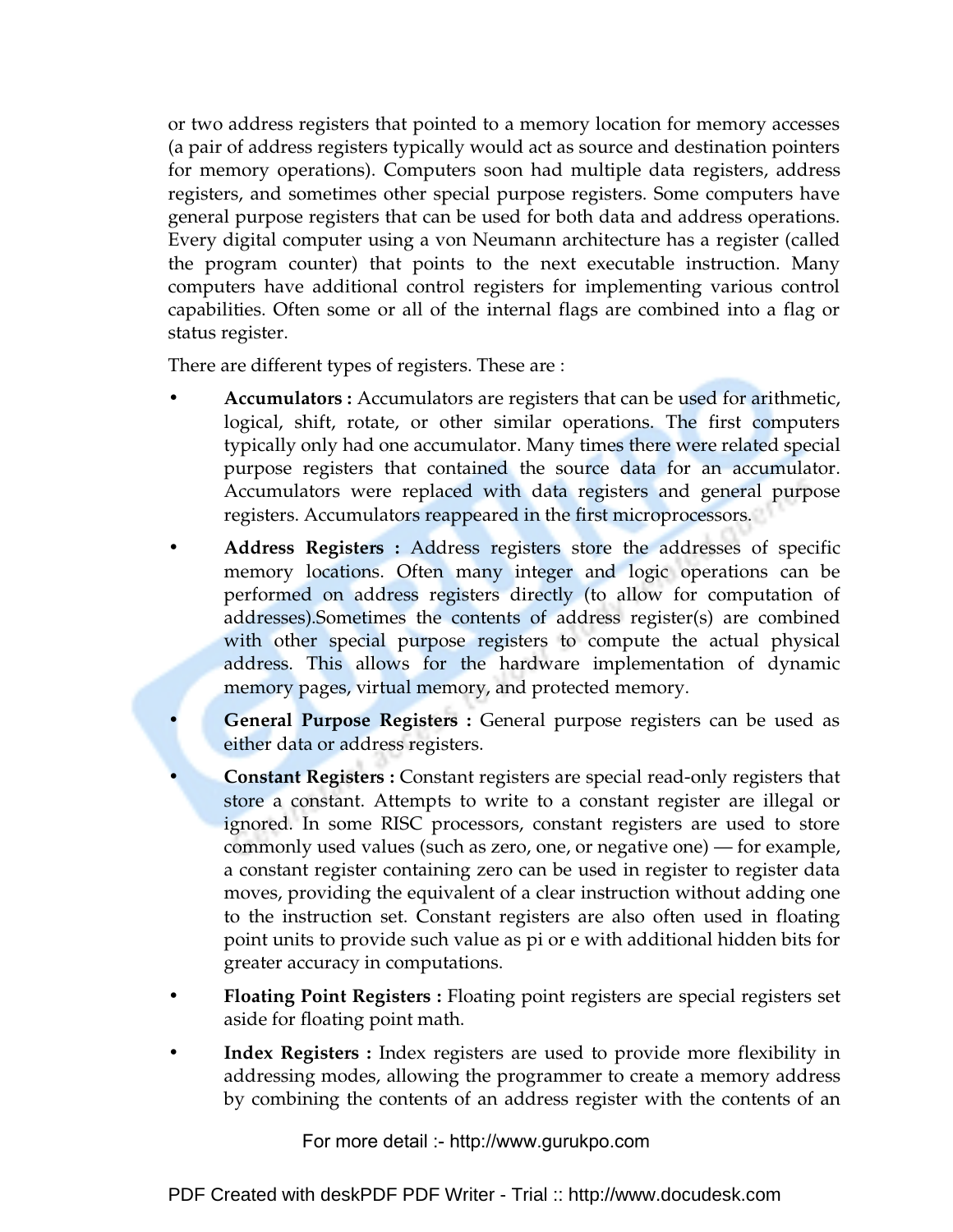index register (with displacements, increments, decrements, and other options). In some processors, there are specific index registers (or just one index register) that can only be used only for that purpose. In some processors, any data register, address register, or general register (or some combination of the three) can be used as an index register.

- **Base Registers :** Base registers or **segment registers** are used to segment memory. Effective addresses are computed by adding the contents of the base or segment register to the rest of the effective address computation. In some processors, any register can serve as a base register. In some processors, there are specific base or segment registers (one or more) that can only be used for that purpose. In some processors with multiple base or segment registers, each base or segment register is used for different kinds of memory accesses (such as a segment register for data accesses and a different segment register for program accesses).
- **Control Registers :** Control registers control some aspect of processor operation. The most universal control register is the program counter.

**Program Counter :** Almost every digital computer ever made uses a **program counter**. The program counter points to the memory location that stores the next executable instruction. Branching is implemented by making changes to the program counter. Some processor designs allow software to directly change the program counter, but usually software only indirectly changes the program counter (for example, a JUMP instruction will insert the operand into the program counter). An assembler has a **location counter**, which is an internal pointer to the address (first byte) of the next location in storage (for instructions, data areas, constants, etc.) while the source code is being converted into object code.

**Processor Flag :** Processor flags store information about specific processor functions. The processor flags are usually kept in a **flag register** or a general **status register**. This can include **result flags** that record the results of certain kinds of testing, information about data that is moved, certain kinds of information about the results of compations or transformations, and information about some processor states. Closely related and often stored in the same processor word or status register (although often in a privileged portion) are **control flags** that control processor actions or processor states or the actions of certain instructions.

**Stack Pointer :** Stack pointers are used to implement a processor stack in memory. In many processors, address registers can be used as generic data stack pointers and queue pointers. A specific stack pointer or address register may be hardwired for certain instructions. The most common use is to store return addresses, processor state information, and temporary variables for subroutines.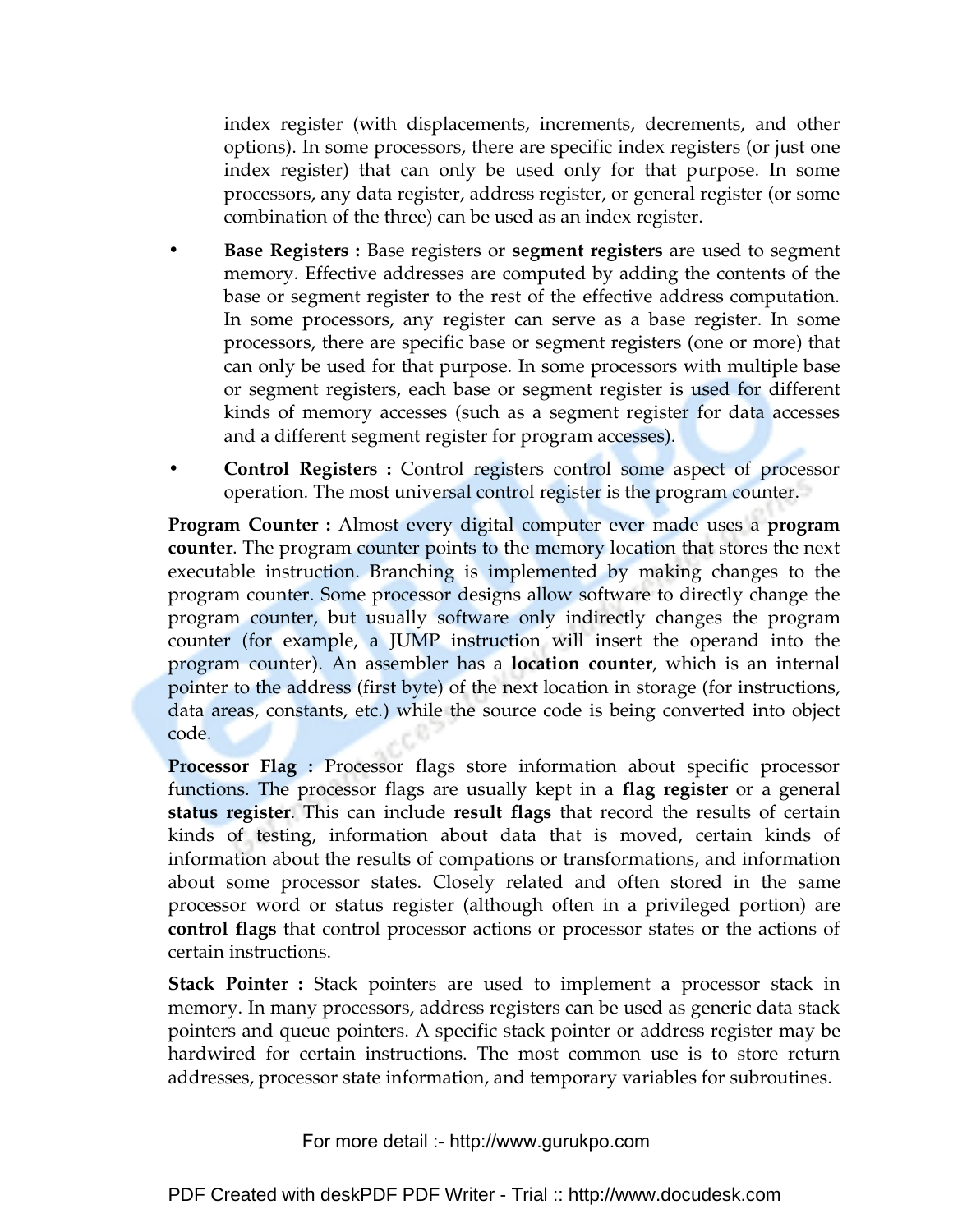**Subroutine Return Pointer :** One RISC processors include a special **subroutine return pointer** rather than using a stack in memory. The return address for subroutine calls is stored in this register rather than in memory. More than one level of subroutine calls requires storing and saving the contents of this register to and from memory

□ □ □

### **Chapter-2**

## **Operating System**

- **Q.1. What is Operating System? Give its examples**.
- **Ans.:** An **operating system** (commonly abbreviated *OS* and *O/S*) is the software component of a computer system that is responsible for the management and coordination of activities and the sharing of the resources of the computer. The operating system acts as a host for application programs that are run on the machine. As a host, one of the purposes of an operating system is to handle the details of the operation of the hardware. This relieves application programs from having to manage these details and makes it easier to write applications. Almost all computers, including hand-held computers, desktop computers, supercomputers, and even modern video game consoles, use an operating system of some type. Some of the oldest models may however use an embedded OS, that may be contained on a compact disk or other storage device.

Microsoft Windows, Mac OS X, Linux and Solaris are examples of operating system.

- **Q. 2. Write short note on services provide by operating systems.**
- **Ans.** Following are the five services provided by operating systems to the convenience of the users :
	- **(1) Program Execution :** The purpose of a computer systems is to allow the user to execute programs. So the operating systems provides an environment where the user can conveniently run programs. The user does not have to worry about the memory allocation or multitasking or anything. These things are taken care of by the operating systems.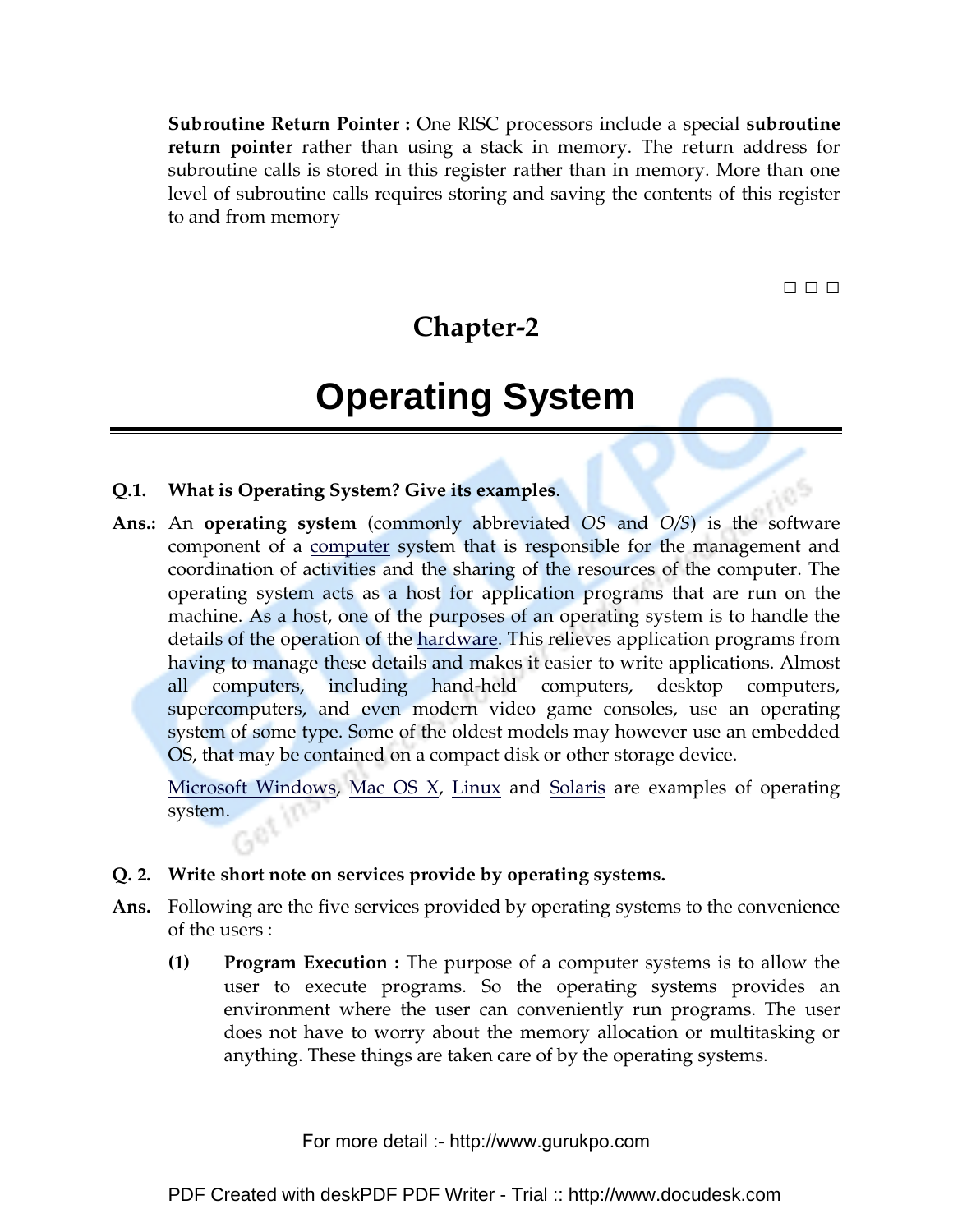Running a program involves the allocating and deallocating memory, CPU scheduling in case of multiprocess. These functions cannot be given to the user-level programs. So user-level programs cannot help the user to run programs independently without the help from operating systems.

**(2) I/O Operations :** Each program requires an input and produces output. This involves the use of I/O. The operating systems hides the user the details of underlying hardware for the I/O. All the user sees is that the I/O has been performed without any details. So the operating systems by providing I/O makes it convenient for the users to run programs.

For efficiently and protection users cannot control I/O so this service cannot be provided by user-level programs.

**(3) File System Manipulation :** The output of a program may need to be written into new files or input taken from some files. The operating systems provides this service. The user does not have to worry about secondary storage management. User gives a command for reading or writing to a file and sees his her task accomplished. Thus operating systems makes it easier for user programs to accomplished their task.

This service involves secondary storage management. The speed of I/O that depends on secondary storage management is critical to the speed of many programs and hence I think it is best relegated to the operating systems to manage it than giving individual users the control of it. It is not difficult for the user-level programs to provide these services but for above mentioned reasons it is best if this service s left with operating system.

- **(4) Communications :** There are instances where processes need to communicate with each other to exchange information. It may be between processes running on the same computer or running on the different computers. By providing this service the operating system relieves the user of the worry of passing messages between processes. In case where the messages need to be passed to processes on the other computers through a network it can be done by the user programs. The user program may be customized to the specifics of the hardware through which the message transits and provides the service interface to the operating system.
- (5) **Error Detection :** An error is one part of the system may cause malfunctioning of the complete system. To avoid such a situation the operating system constantly monitors the system for detecting the errors. This relieves the user of the worry of errors propagating to various part of the system and causing malfunctioning.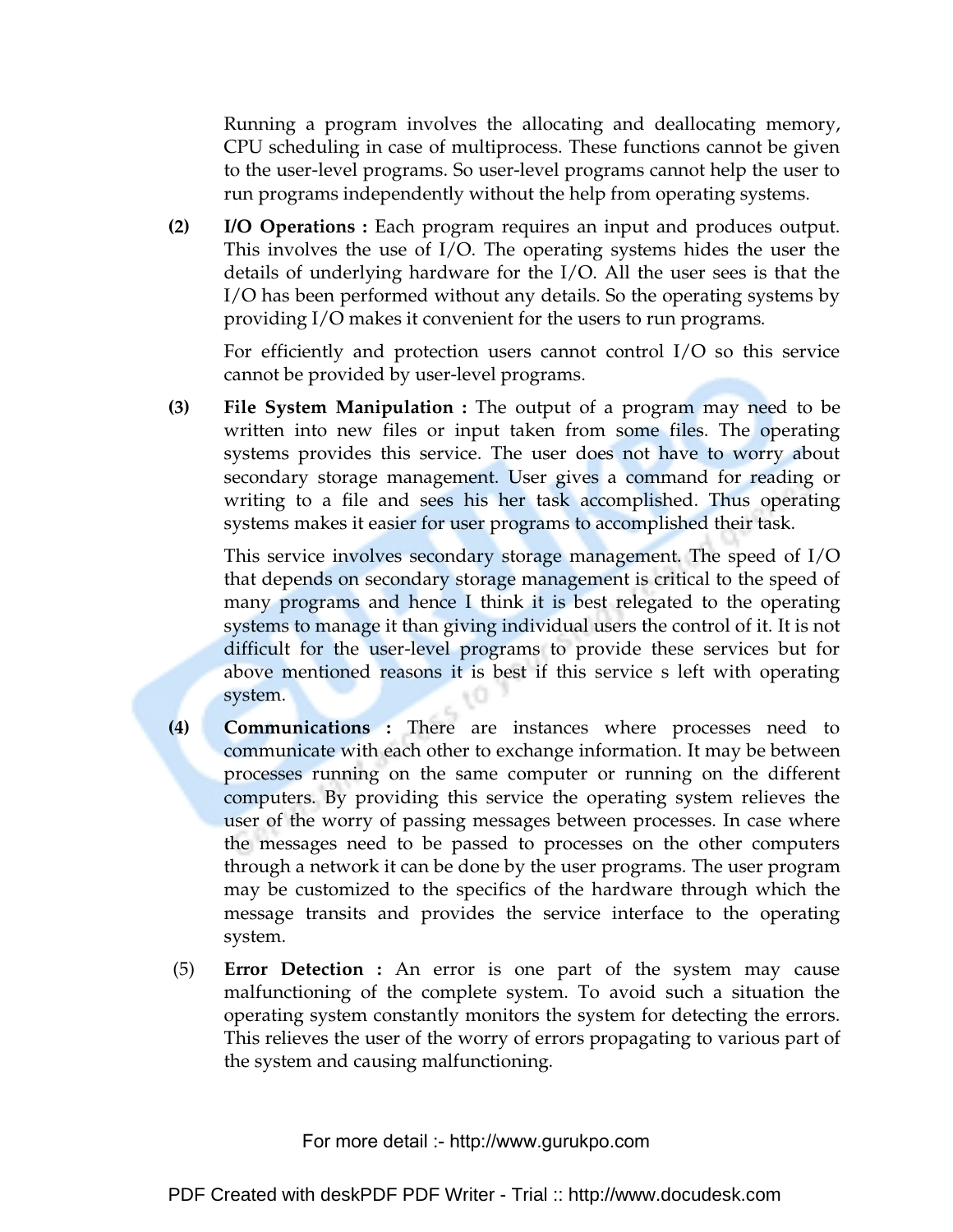This service cannot allowed to be handled by user programs because it involves monitoring and in cases altering area of memory or deallocation of memory for a faulty process. Or may be relinquishing the CPU of a process that goes into an infinite loop. These tasks are too critical to be handed over to the user programs. A user program if given these privileges can interfere with the correct (normal) operation of the operating systems.

### **Q.3. What are the functions of Operating System?**

- **Ans.: Functions of Operating System :** Main functions of Operating systems are :
	- (1) Processor Management
	- (2) Memory Management
	- (3) Device I/O Management
	- (4) File Management
	- (5) Disk Management
- **Q.4. Explain characteristics of Operating System.**
- **Ans.: Multi-user : Multi-user is a term that defines an operating system or application** software that allows concurrent access by multiple users of a computer. Timesharing systems are multi-user systems. Most batch processing systems for mainframe computers may also be considered "multi-user", to avoid leaving the CPU idle while it waits for I/O operations to complete. However, the term "multitasking" is more common in this context.

An example is a Unix server where multiple remote users have access (such as via Secure Shell) to the Unix shell prompt at the same time. Another example uses multiple X Window sessions spread across multiple terminals powered by a single machine - this is an example of the use of thin client.

Management systems are implicitly designed to be used by multiple users, typically one system administrator or more and an end-user community.

**Multitasking :** Multitasking is a method by which multiple tasks, also known as processes, share common processing resources such as a CPU. In the case of a computer with a single CPU, only one task is said to be *running* at any point in time, meaning that the CPU is actively executing instructions for that task. Multitasking solves the problem by <u>scheduling</u> which task may be the one running at any given time, and when another waiting task gets a turn. The act of reassigning a CPU from one task to another one is called a context switch. When context switches occur frequently enough the illusion of parallelism is achieved. Even on computers with more than one CPU (called multiprocessor machines),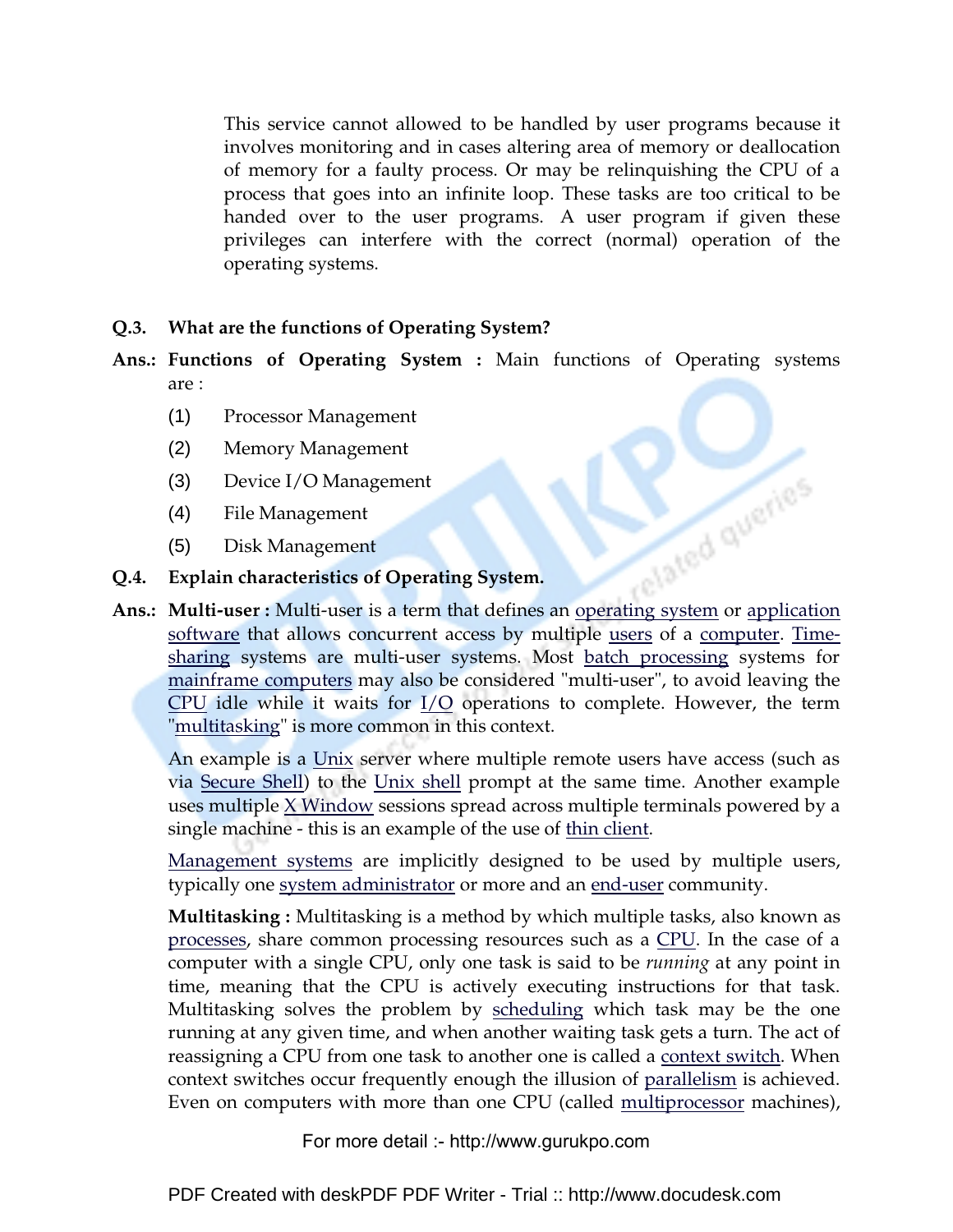multitasking allows many more tasks to be run than there are CPUs.

**Multiprograming :** Multiprogramming is a rudimentary form of parallel processing in which several programs are run at the same time on a uniprocessor. Since there is only one processor, there can be no true simultaneous execution of different programs. Instead, the operating system executes part of one program, then part of another, and so on. To the user it appears that all programs are executing at the same time.

If the machine has the capability of causing an interrupt after a specified time interval, then the operating system will execute each program for a given length of time, regain control, and then execute another program for a given length of time, and so on. In the absence of this mechanism, the operating system has no choice but to begin to execute a program with the expectation, but not the certainty, that the program will eventually return control to the operating system.

**Time Sharing :** Time-sharing refers to sharing a computing resource among many users by multitasking.

Because early mainframes and minicomputers were extremely expensive, it was rarely possible to allow a single user exclusive access to the machine for interactive use. But because computers in interactive use often spend much of their time idly waiting for user input, it was suggested that multiple users could share a machine by allocating one user's idle time to service other users. Similarly, small slices of time spent waiting for disk, tape, or network input could be granted to other users.

**Portability :** Portability is a characteristic attributed to a computer program if it can be used in an operating systems other than the one in which it was created without requiring major rework. *Porting* is the task of doing any work necessary to make the computer program run in the new environment. In general, programs that adhere to *standard* program interfaces such as the X/Open Unix 95 standard C language interface are portable. Ideally, such a program needs only to be compiled for the operating system to which it is being ported.

Portability has usually meant some work when moving an application program to another operating system. Recently, the Java programming language and runtime environment has made it possible to have programs that run on any operating system that supports the Java standard (from Sun Microsystems) without any porting work. Java applets in the form of precompiled bytecode can be sent from a server program in one operating system to a client program (your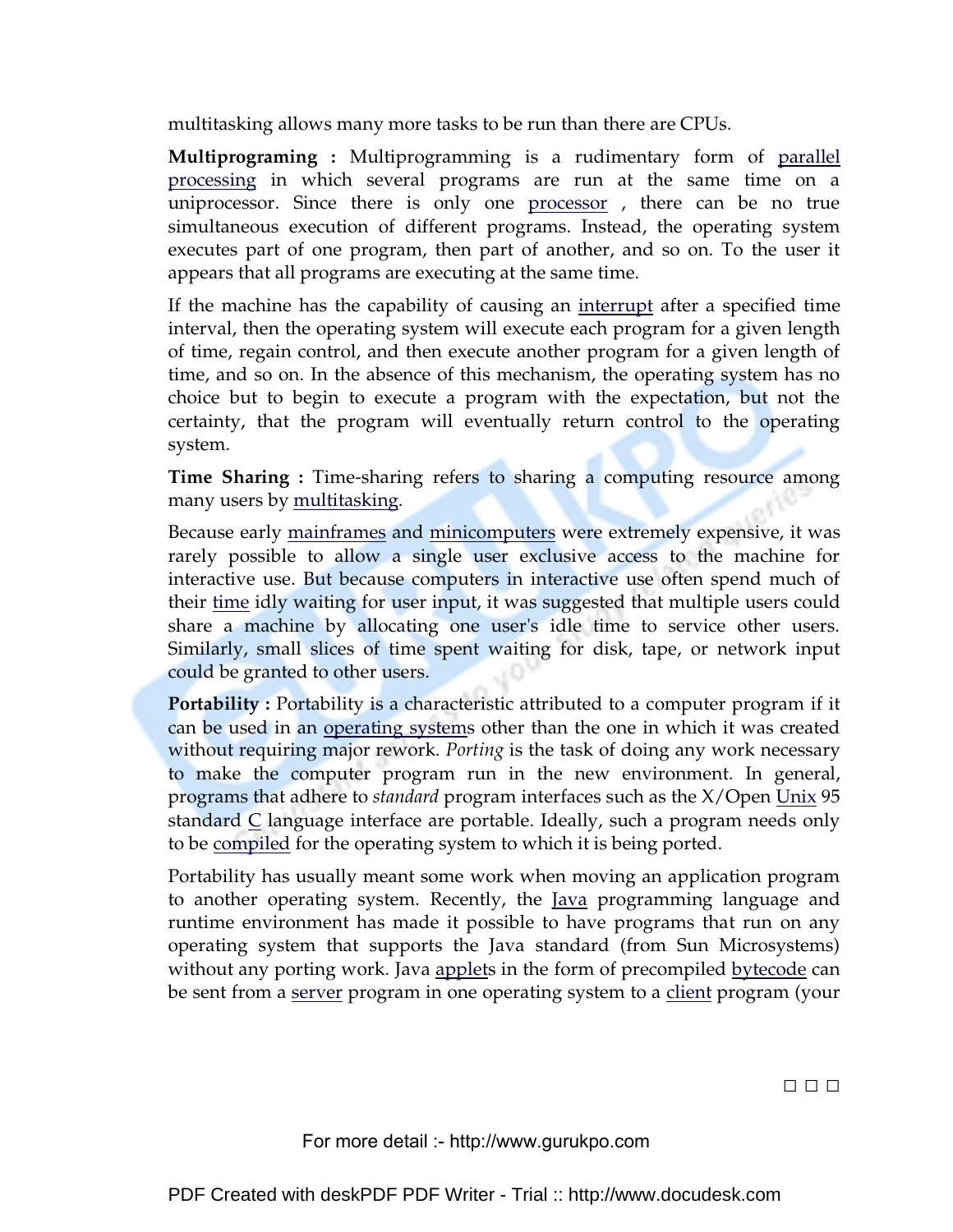### **Chapter-3**

# **Information Management**

### **Q.1. What is File System. Explain different file attributes.**

**Ans.:** In computing, a **file system** (often also written as **filesystem**) is a method for storing and organizing computer files and the data they contain to make it easy to find and access them. File systems may use a data storage device such as a hard disk or CD-ROM and involve maintaining the physical location of the files, they might provide access to data on a file server by acting as clients for a network protocol (e.g., NFS, SMB, or 9P clients), or they may be virtual and exist only as an access method for virtual data (e.g., procfs).

Different File Attributes : A file's attributes vary from one operating system to another but typically consist of these :

- **Name :** The symbolic file name is the only information kept in human readable form.
- **Identifier :** This unique tag, usually a number, identifies the file within the file system; it is non-human-readable name for the file.
- **Type : This information is needed for systems that support different types** of files.
- **Location :** This information is a pointer to a device and to the location of the file on that device.
- **Size :** The current size of the file and possibly the maximum allowed size are included in this attribute.
- **Protection :** Access-control information determines who can do reading, writing, executing and so on.
- **Time ,Date, and user identification :** This information may be kept for creation, last modification, and last use.

### **Q.2. What is Device Driver? Explain it's purpose.**

**Ans.:** A **device driver**, or **software driver**, is a computer program allowing higher-level computer programs to interact with a device.

A driver typically communicates with the device through the computer bus or communications subsystem to which the hardware is connected. When a calling program invokes a routine in the driver, the driver issues commands to the device. Once the device sends data back to the driver, the driver may invoke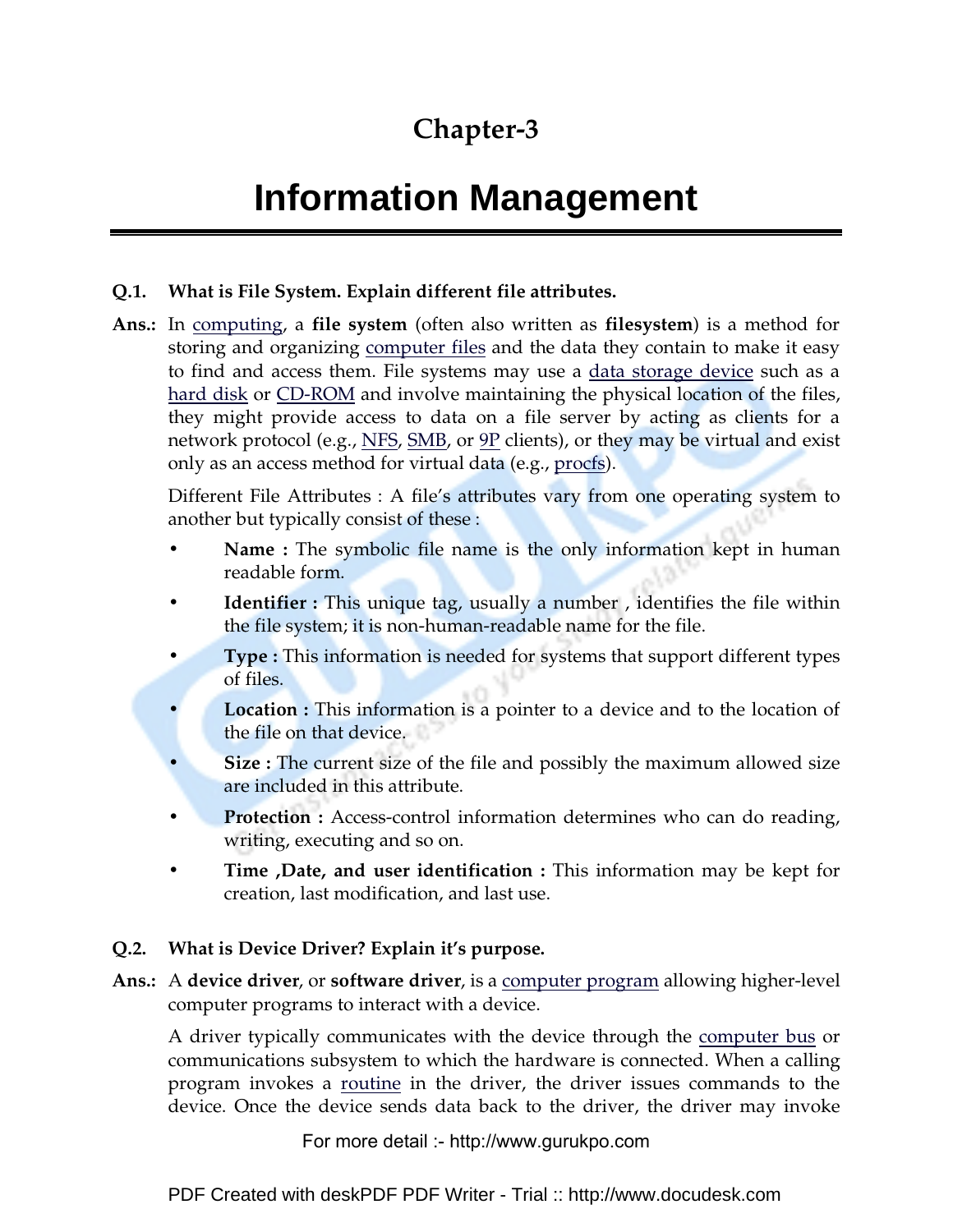routines in the original calling program. Drivers are hardware-dependent and operating-system-specific. They usually provide the interrupt handling required for any necessary asynchronous time-dependent hardware interface.

**Purpose :** A device driver simplifies programming by acting as a translator between a device and the applications or operating systems that use it. The higher-level code can be written independently of whatever specific hardware device it may control. Every version of a device, such as a printer, requires its own specialized commands. In contrast, most applications access devices(such as sending a file to a printer)by using high-level, generic commands, such as PRINTLN. The driver accepts these generic statements and converts them into the low-level commands required by the device.

### **Q.3. What is the use of Device Controller?**

**Ans.: Device Controller :** Each device uses a device controller to connect devices to computer data and address bus. The controller provides a set of physical components that CPU instruction can manipulate to perform I/O operations. Generally Operating system is deals with the controller and not the device

### **Q.4 Explain various Disk Scheduling Algorithms in brief.**

#### **OR**

### **Explain various I/O Optimization Techniques.**

- **Ans.: I/O Optimization Techniques :** The various disk scheduling algorithm in order to minimize total service time and wait time are as follows :
	- (1) **First-In-First-Served :** The simplest form of scheduling is first-in-first-out (FIFS) scheduling, which processes items from the queue in sequential order.
	- (2) **Shortest Seek Time First :** The SSTF policy is to select the disk I/O request that requires the least movement of the disk arm from its current position.
	- (3) **Scan :** In this scheme, the read/write keeps moving from one end to another end and when it reaches to the other end, the direction of head movement is reserved and servicing continues.
	- (4) **C-Scan :** The C-SCAN policy restricts scanning to one direction only. Thus, when the last track has been visited in one direction, the arm is returned to the opposite end of the disk and the scan begins again.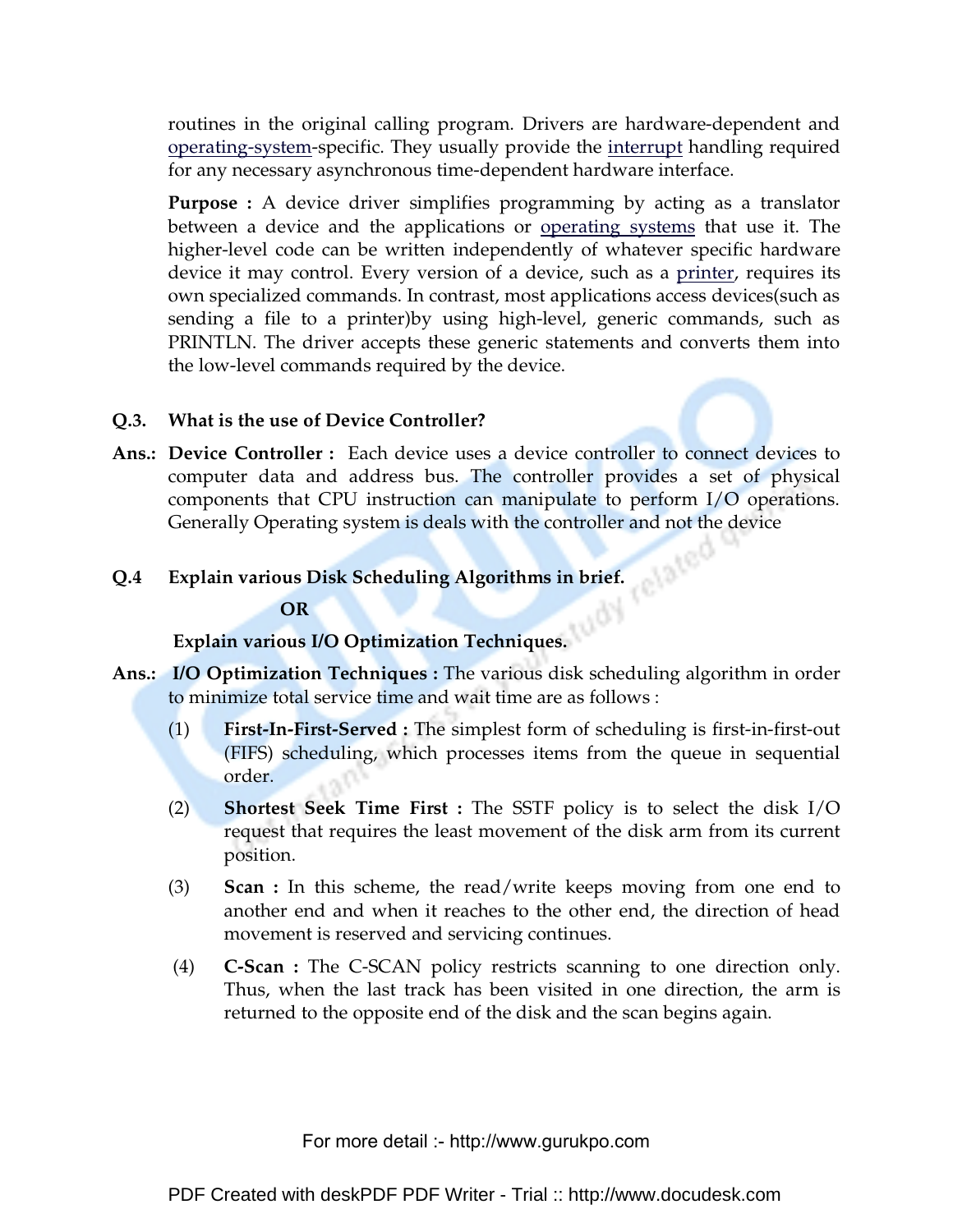### **Q.5 Define the strategies of Contiguous, Linked and Indexed Allocation in File System.**

- **Ans.:** (i) **Contiguous Allocation :** The contiguous allocation method requires each file to occupy a set of contiguous blocks on the disk. Disk addresses define a linear ordering on the disk. The directory entry for each file indicates the address of the starting block and the length of the area allocate for this file. Accessing a file that has been allocated contiguously is easy.
	- (ii) **Linked Allocation :** With link allocation, each file is a linked list disk blocks; the disk blocks may be scattered anywhere on the disk and any free block on the free-space list can be used to satisfy a request ,there is no need to declare the size of a file when that file is created. A file can continue to grow as long as there are free blocks.
	- (iii) **Indexed Allocation :** The problem with Linked allocation is that, the pointers to the blocks are scattered with the blocks themselves all over the disk and need to be retrieved in order, while in Indexed allocation all the pointers bring together into one location: the index block. These types of allocation supports direct access. **Red Sty**

#### **Q.6 What is the use of Directories?**

Ans.: Directories : The Directories are treated as files which keep track of all other files. The directory contain information about the files such as location and owner of the file etc. the directory is itself a file, owned by the operating system and accessible by various file management routines.

### **Q.7 Explain the various types of Directory Systems.**

- **Ans.: Type of Directories :** Directories can be organized in following ways :
	- (1) **Single-Level Directory :** In a single-level directory system, all the files are placed in one directory. This is very common on single-user OS's. Even with a single-user, as the number of files increases, it becomes difficult to remember the names of all the files in order to create only files with unique names.
	- (2) **Two-Level Directory :** In the two-level directory system, the system maintains a master block that has one entry for each user. This master block contains the addresses of the directory of the users.
	- (3) **Tree-Structured Directory :** In the tree-structured directory, the directory themselves are files. This leads to the possibility of having sub-directories that can contain files and sub-subdirectories.
	- (4) **Acyclic-Graph Directory :** The acyclic directory structure is an extension of the tree-structured directory structure. In the acyclic structure a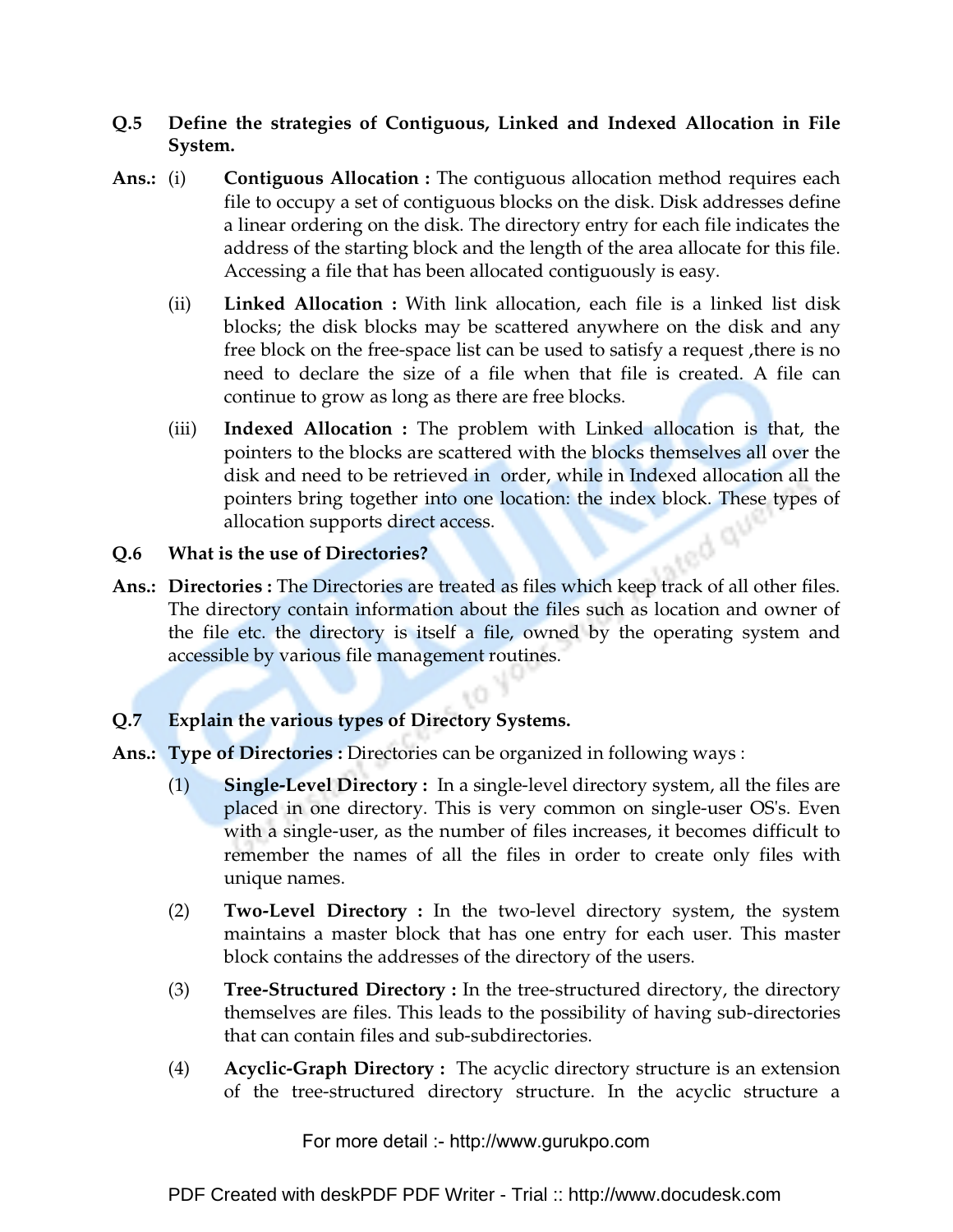directory or file under directory can be owned by several users. Thus an acyclic graph structure allows directories to have shared subdirectories and files.

(5) **General Graph Directory :** One problem with using an acyclic graph structure is ensuring that there is no cycle. However to avoid traversing shared sectors of an acyclic graph twice, we can allow cycles to exist. If cycles are allowed to exist in the directory, we generally, want to avoid searching any component twice, for reason of correctness and performance.

□ □ □

### **Chapter-4**

## **Process Management**

#### **Q.1. What is Process? Define different Process states.**

- **Q.1.** What is Process? Define different Process states.<br>Ans.: The term "process" was first used by the designers of the MULTICS in 1960's. Since then, the term process, used somewhat interchangeably with 'task' or 'job'. The process has been given many definitions for instance
	- A program in Execution.
	- An asynchronous activity.
	- The 'animated sprit' of a procedure in execution.
	- The entity to which processors are assigned.
	- The 'dispatch able' unit.

and many more definitions have given. As we can see from above that there is no universally agreed upon definition, but the definition "*Program in Execution*" seem to be most frequently used. And this is a concept are will use in the present study of operating systems.

Now that we agreed upon the definition of process, the question is what is the relation between process and program. It is same beast with different name or when this beast is sleeping (not executing) it is called program and when it is executing becomes process. Well, to be very precise. Process is not the same as program. In the following discussion we point out some of the difference between process and program. As we have mentioned earlier.

Process is not the same as program. A process is more than a program code. A process is an 'active' entity as oppose to program which consider to be a 'passive' entity. As we all know that a program is an algorithm expressed in some suitable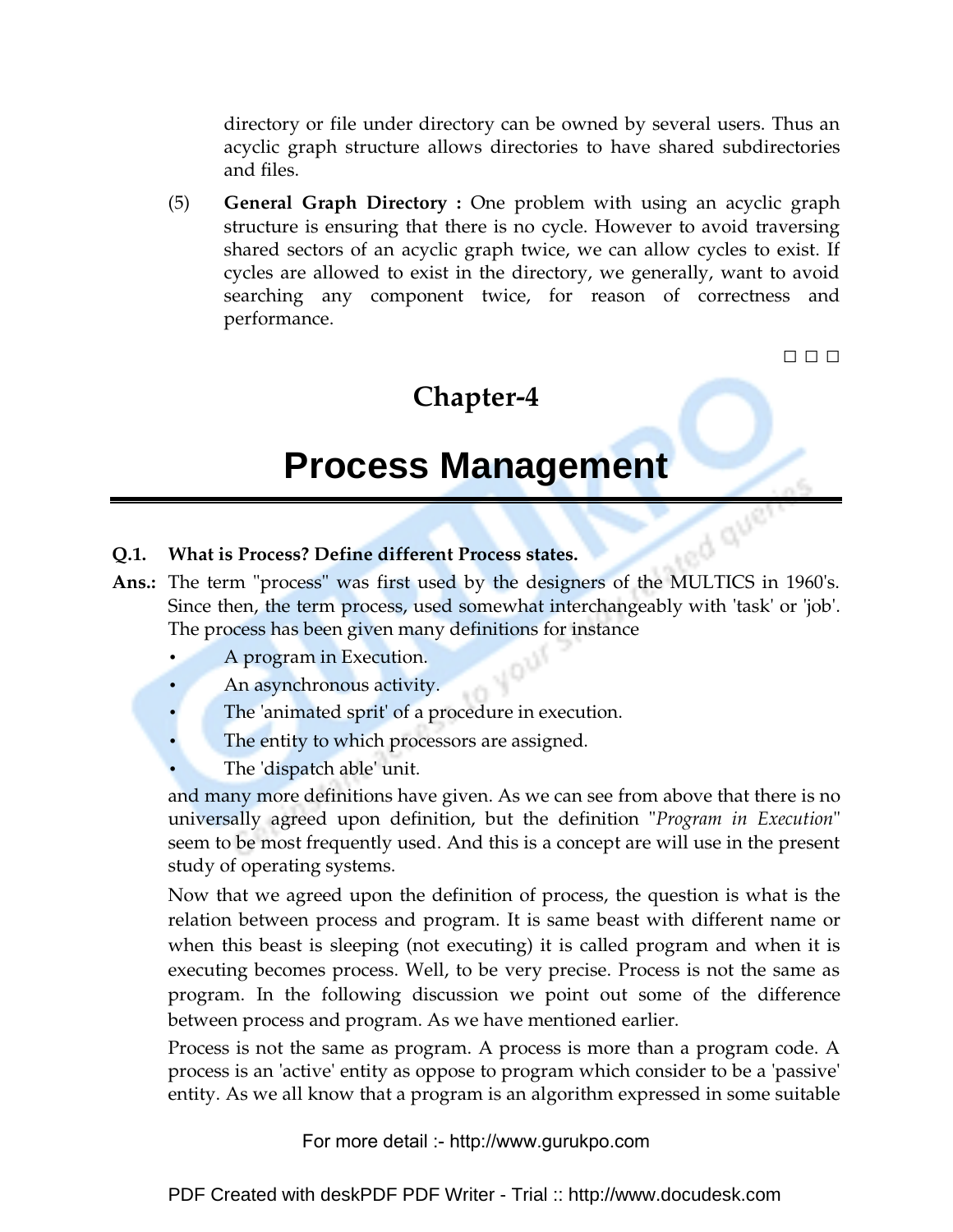notation, (e.g., programming language). Being a passive, a program is only a part of process.

A process is the unit of work in a system.

The process state consist of everything necessary to resume the process execution if it is somehow put aside temporarily. The process state consists of at least following :

- Code for the program.
- Program's static data.
- Program's dynamic data.
- Program's procedure call stack.
- Contents of general purpose registers.
- Contents of program counter (PC)
- Contents of program status word (PSW).
- Operating Systems resource in use.



**Diagram of Process State** 

A process goes through a series of discrete process states :

- **New State :** The process being created.
- **Running State :** A process is said to be running if it has the CPU, that is, process actually using the CPU at that particular instant.
- **Blocked or Waiting State :** A process is said to be blocked if it is waiting for some event to happen such that as an I/O completion before it can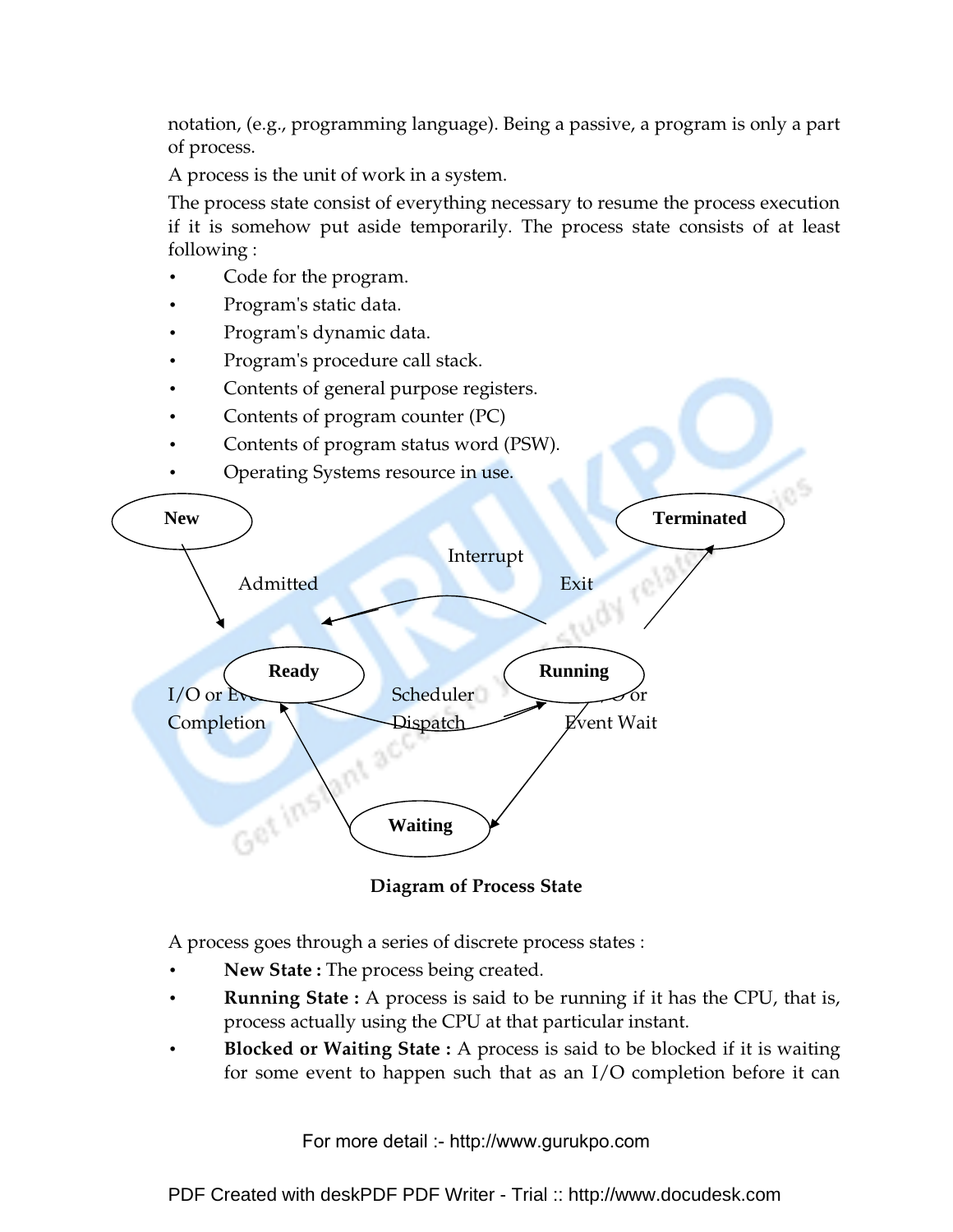proceed. Note that a process is unable to run until some external event happens.

- **Ready State :** A process is said to be ready if it use a CPU if one were available. A ready state process is runable but temporarily stopped running to let another process run.
- **Terminated State :** The process has finished execution.

### **Q.3 Explain the Process Control Block (PCB) with diagram.**

**Ans.: Process Control Block (PCB) :** To control the various processes the Operating System maintains a table called the process table. The process table contains one entry per process. These entries are referred to as "Process Control Block". It contains many piece of information related with a specific process including the:- Process Number, Process State, Program Counter, CPU Registers, CPU Scheduling Information, Memory management Information, Accounting<br>Information, and I/O Status Information.<br>What do you mean by Interacting Processing Information, and I/O Status Information.

### **Q.4 What do you mean by Interacting Processes?**

**Ans.: Interacting Processes :** In single CPU systems, by the multiprogramming several processes may permit to be executing concurrently. The processes of n application interact with one another to co-ordinate their activities or to share some data. These processes are called interacting processes.

### **Q.5. What are Threads?**

**Ans.:** *A thread is a single sequence stream within in a process*. Because threads have some of the properties of processes, they are sometimes called *lightweight processes*. In a process, threads allow multiple executions of streams. In many respect, threads are popular way to improve application through parallelism. The CPU switches rapidly back and forth among the threads giving illusion that the threads are running in parallel.

### **Q.6. What is the similarities and difference between a Process and Thread?**

### **Ans.: Similarities :**

- Like processes threads share CPU and only one thread active (running) at a time.
- Like processes, threads within processes, threads within processes execute sequentially.
- Like processes, thread can create children.
- And like process, if one thread is blocked, another thread can run.

### **Differences :**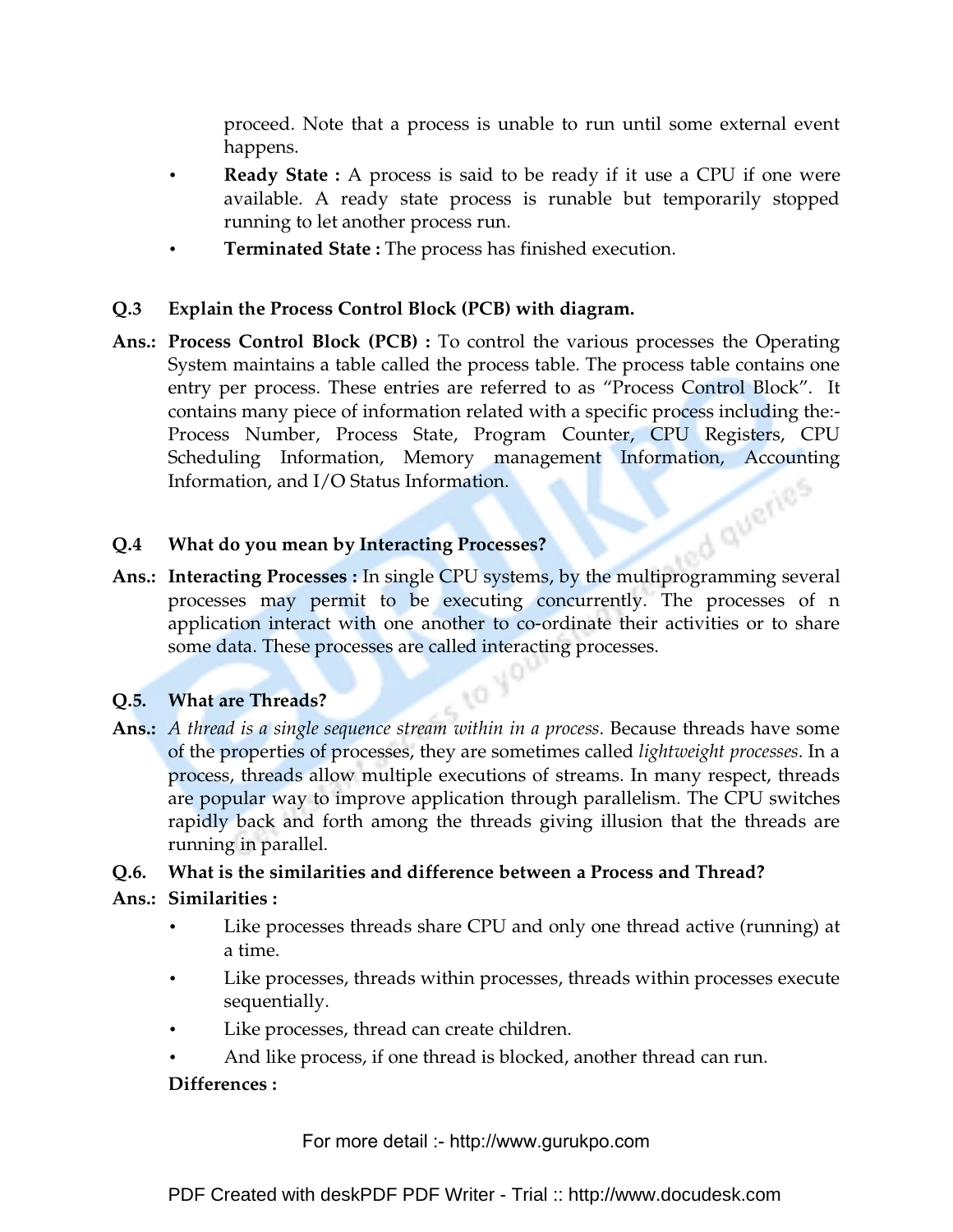- Unlike processes, threads are not independent of one another.
- Unlike processes, all threads can access every address in the task.
- Unlike processes, threads are design to assist one other. Note that processes might or might not assist one another because processes may originate from different users.

### **Q.7. What is Process Scheduling? Define its objectives.**

**Ans.:** The assignment of physical processors to processes allows processors to accomplish work. The problem of determining when processors should be assigned and to which processes is called processor scheduling or CPU scheduling.

When more than one process is run able, the operating system must decide which one first. The part of the operating system concerned with this decision is called the scheduler, and algorithm it uses is called the scheduling algorithm.

**Goals of Scheduling (Objectives) :** In this section we try to answer following question: What the scheduler try to achieve?

Many objectives must be considered in the design of a scheduling discipline. In particular, a scheduler should consider fairness, efficiency, response time, turnaround time, throughput, etc., Some of these goals depends on the system one is using for example batch system, interactive system or real-time system, etc. but there are also some goals that are desirable in all systems.

### **General Goals :**

**Fairness** : Fairness is important under all circumstances. A scheduler makes sure that each process gets its fair share of the CPU and no process can suffer indefinite postponement. Note that giving equivalent or equal time is not fair. Think of *safety control* and *payroll* at a nuclear plant.

**Policy Enforcement** : The scheduler has to make sure that system's policy is enforced. For example, if the local policy is safety then the *safety control processes* must be able to run whenever they want to, even if it means delay in *payroll processes*.

**Efficiency** : Scheduler should keep the system (or in particular CPU) busy cent percent of the time when possible. If the CPU and all the Input/Output devices can be kept running all the time, more work gets done per second than if some components are idle.

 **Response Time :** A scheduler should minimize the response time for interactive user.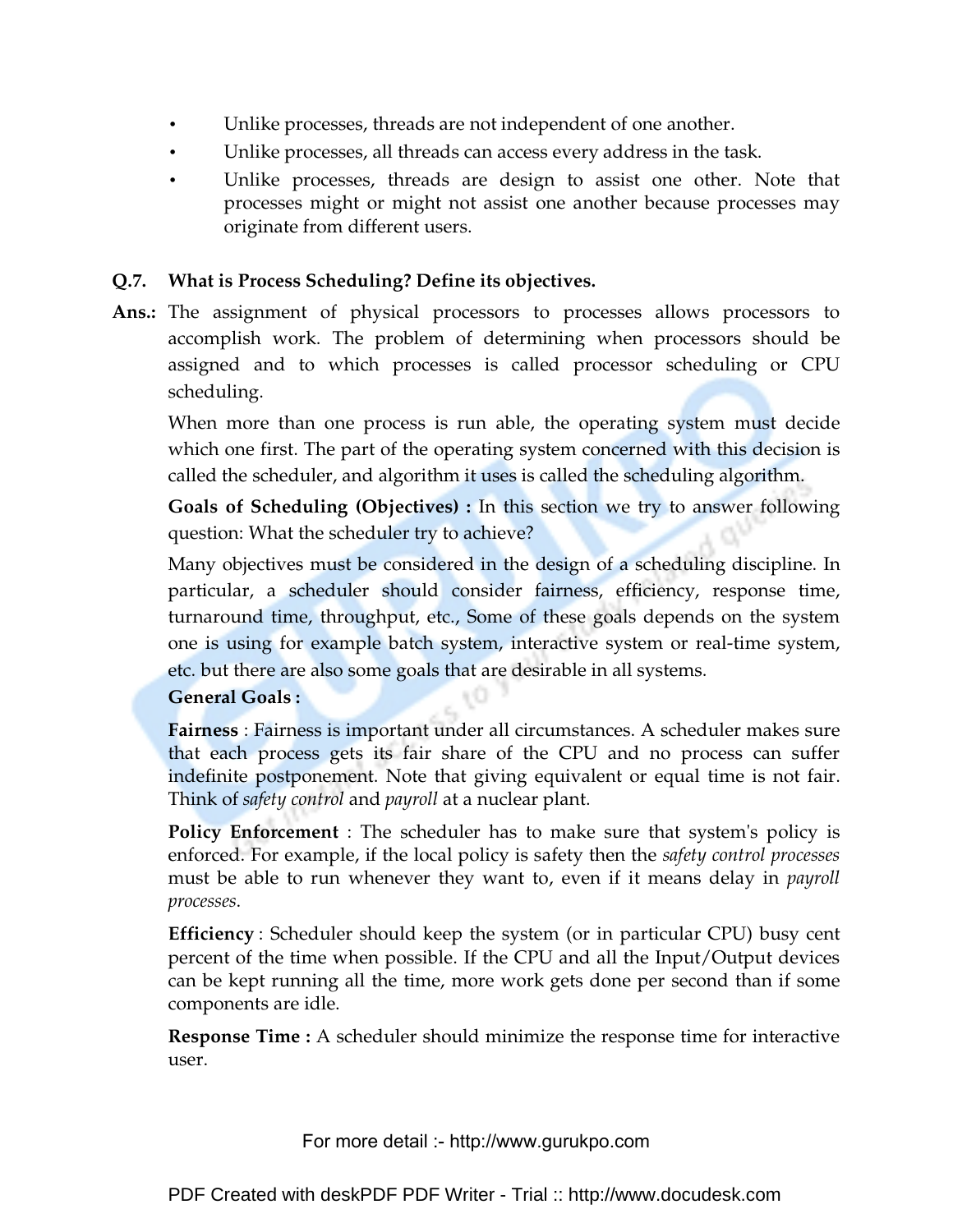**Turnaround** : A scheduler should minimize the time batch users must wait for an output.

 **Throughput** : A scheduler should maximize the number of jobs processed per unit time.

A little thought will show that some of these goals are contradictory. It can be shown that any scheduling algorithm that favors some class of jobs hurts another class of jobs. The amount of CPU time available is finite, after all.

### **Q.8. What are the different types of Scheduling Queues?**

**Ans.:** The **Scheduling Queues** in the systems are :

- (1) **Job Queue :** As processes enters in the system they are put into a job queue.
- (2) **Ready Queue :** The processes that are residing in the main memory and are ready and waiting to execute are kept in the ready queue.
- (3) **Device Queue :** This queue contain a list processes waiting for I/O devices. **Tated**

#### **Q.9. Write about the different types of Schedulers.**

**Ans.: Types of Schedulers :** There are basically three types of schedulers :

- (1) **Long Term Scheduler :** This scheduler determines which job will be submitted for immediate processing. It selects from the job pool and loads them into memory.
- (2) **Short Term Scheduler :** It is also called a CPU scheduler. It allocates processes belonging to ready queue to CPU for immediate processing.
- (3) **Medium Term Scheduler :** It is also called as memory scheduler. During the execution processes are swapped- out and swapped -in by the Medium term scheduler.

### **Q.10. Differentiate between Non-preemptive and Preemptive Scheduling Mechanism.**

**Ans.: Non-preemptive Scheduling Mechanism :** A Non-Preemptive scheduling algorithm selects a process to run and just let it run, until it blocks or until it voluntarily release the CPU.

**Preemptive Scheduling Mechanism :** In this category, suspension or preemption is allowed based on priority.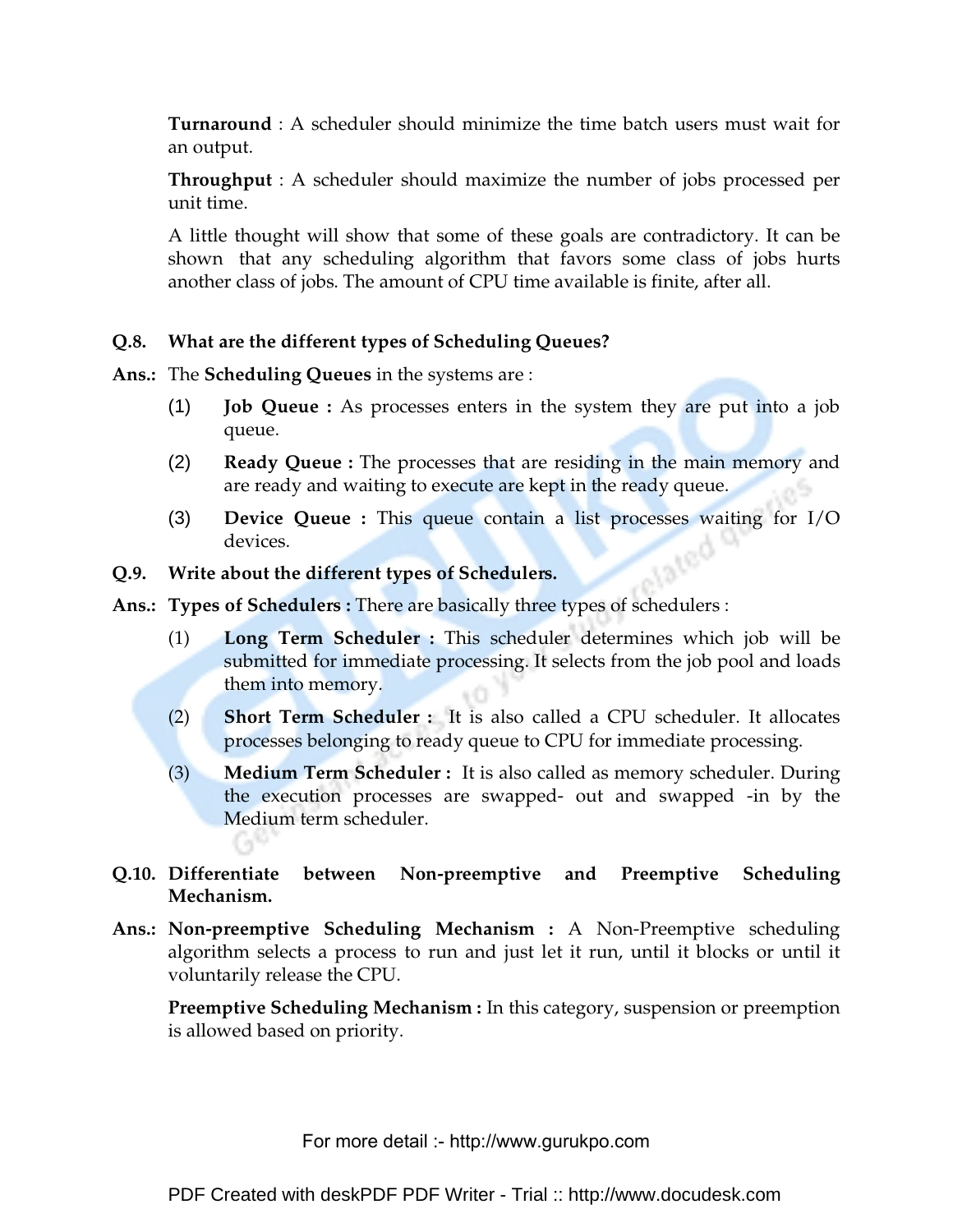- **Q.11. Explain various Non- preemptive Scheduling Mechanisms.**
- **Ans.: Non-preemptive Scheduling Mechanisms :** Non- preemptive scheduling mechanisms are :
	- (1) **First Come First Served (FCFS) Scheduling :** With this scheme, the process that requests the CPU first is allocated the CPU first.
	- (2) **Shortest-Job First (SJF) Scheduling :** In this scheme, job requiring the minimal CPU time is selected first for CPU allocation.
	- (3) **Priority Scheduling :** In this scheme a priority is associated with each process and the CPU is allocated to the process with the highest priority.
	- (4) **Deadline Scheduling :** With this scheduling algorithm the process with earliest deadline is given the highest priority for execution.

#### **Q.12. Explain various Preemptive Scheduling Mechanisms.**

- **Ans.: Preemptive Scheduling Mechanisms :** Preemptive scheduling mechanisms are :
	- (1) **Round-Robin Scheduling :** In This algorithm a small time slice is assigned to each process. The CPU scheduler goes around the ready queue, and allocating the CPU to each process for a time interval of one time quantum.
	- (2) **Two Queue Scheduling :** In this approach, the processes are classified into two different groups. One queue is allocated to CPU bound processes and other is allocated to I/O bound processes.
	- (3) **Multilevel Queue Scheduling :** A multilevel queue scheduling algorithm partition the ready queue in to separate queues and each queues has its own scheduling algorithms.

□ □ □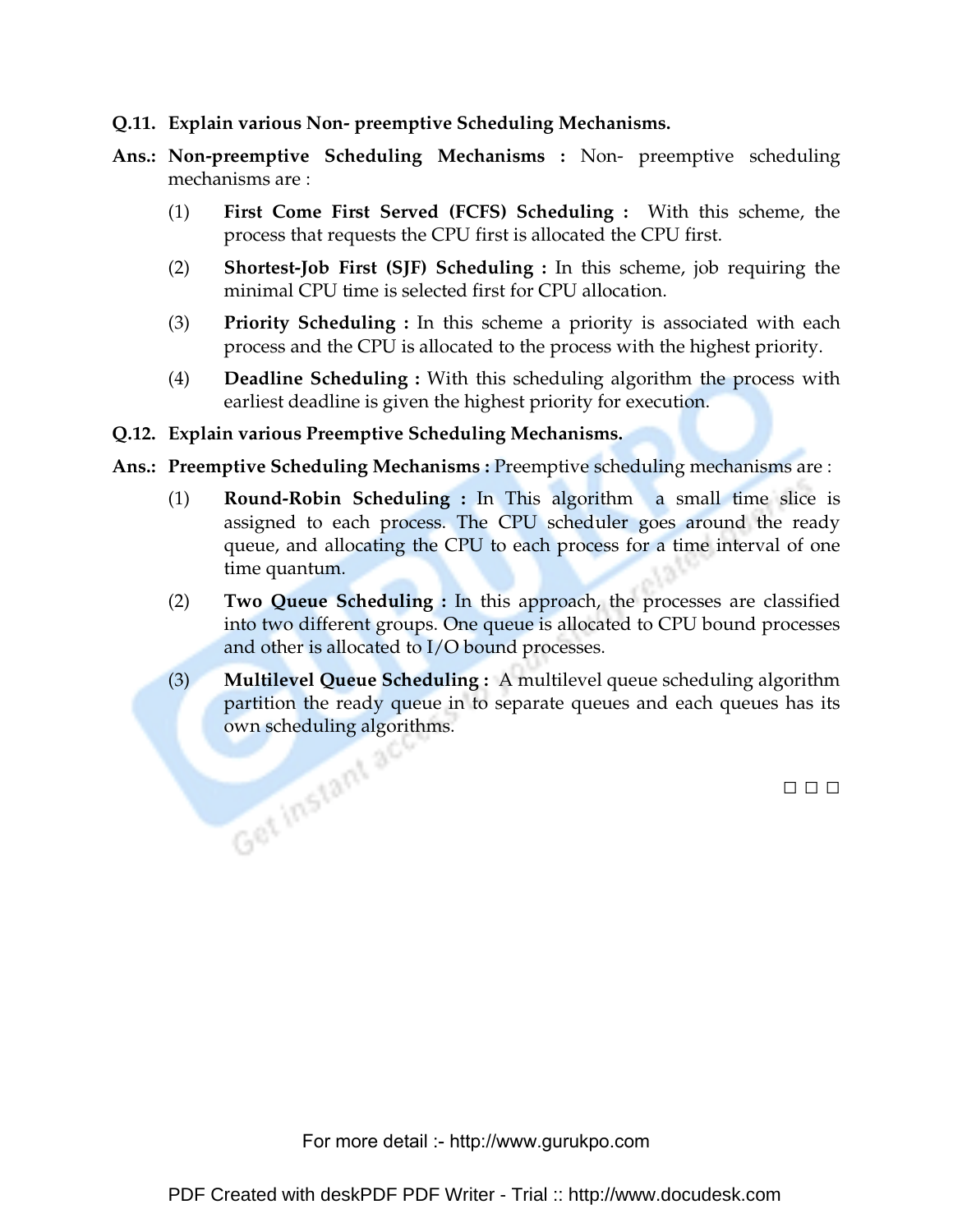### **Chapter-5**

## **Memory Management**

### **Q.1. What is Memory Management? Explain its goals.**

**Ans.: Memory Management** is the act of managing computer memory. In its simpler forms, this involves providing ways to allocate portions of memory to programs at their request, and freeing it for reuse when no longer needed. The management of main memory is critical to the computer system.

**Goals of Memory Management :** Historically, a number of different memory management techniques have been used, and improved upon, in the operating system. The principal goals of the operating system's memory management are :

- To provide memory space to enable several processes to be executed at the same time
- To provide a satisfactory level of performance for the system users
- To protect each program's resources
- To share (if desired) memory space between processes
- To make the addressing of memory space as transparent as possible for the programmer.

### **Q.2. What is Virtual Memory?**

**Ans.:** An imaginary memory area supported by some operating systems (for example, Windows but not DOS) in conjunction with the hardware. You can think of virtual memory as an alternate set of memory addresses. Programs use these *virtual addresses* rather than real addresses to store instructions and data. When the program is actually executed, the virtual addresses are converted into real memory addresses.

The purpose of virtual memory is to the set of addresses a example, virtual memory might



Disk Drive For more detail :- http://www.gurukpo.com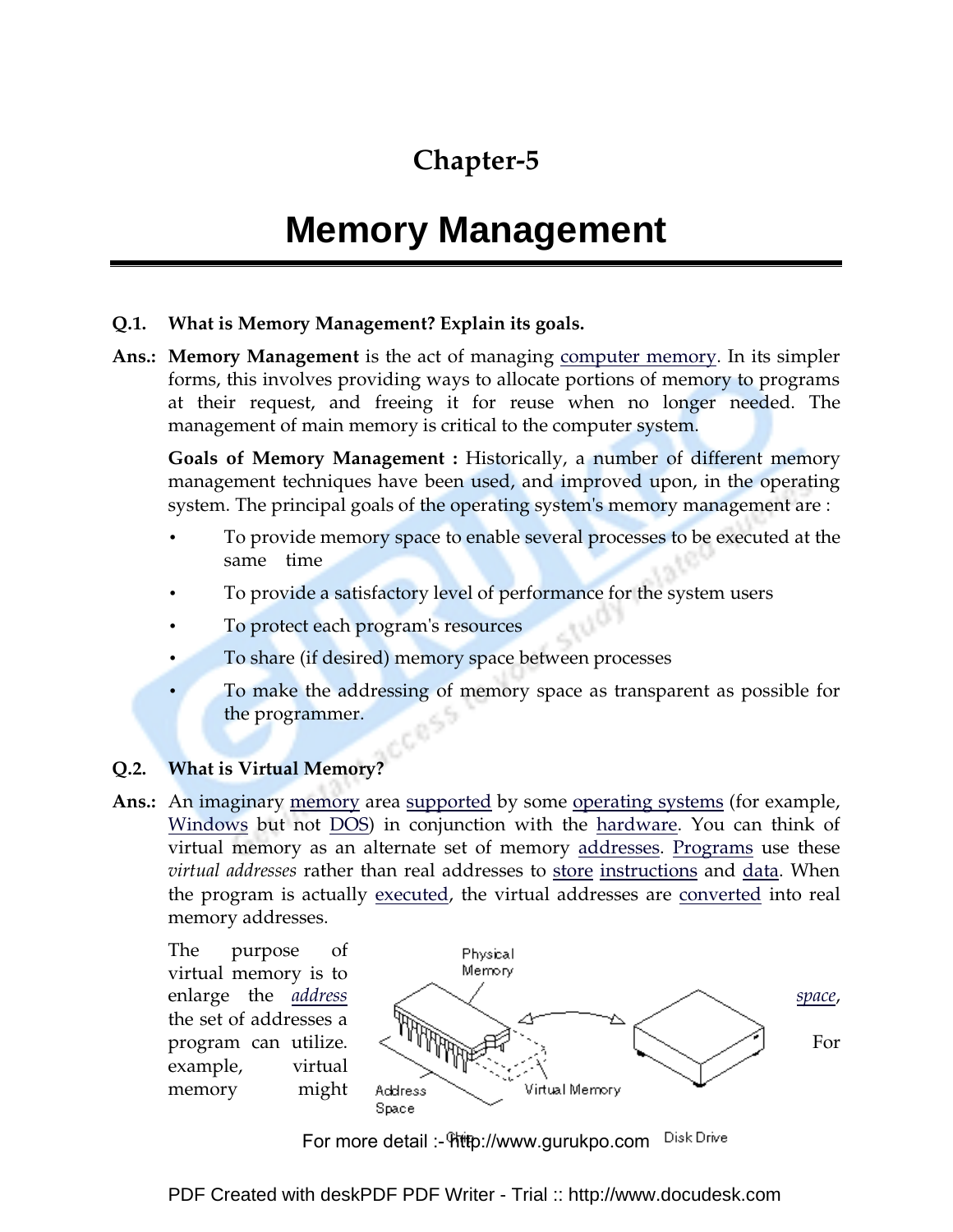contain twice as many addresses as main memory. A program using all of virtual memory, therefore, would not be able to fit in main memory all at once. Nevertheless, the computer could execute such a program by copying into main memory those portions of the program needed at any given point during execution.

To facilitate copying virtual memory into real memory, the operating system divides virtual memory into *pages*, each of which contains a fixed number of addresses. Each page is stored on a disk until it is needed. When the page is needed, the operating system copies it from disk to main memory, translating the virtual addresses into real addresses.

The process of translating virtual addresses into real addresses is called *mapping.* The copying of virtual pages from disk to main memory is known as *paging* or *swapping*.

**ANDS** 

### **Q.3. What is Paging?**

**Ans.:** When a program is selected for execution, the system brings it into virtual storage, divides it into pages of four kilobytes, transfers the pages into central storage for execution. To the programmer, the entire program appears to occupy contiguous space in storage at all times. Actually, not all pages of a program are necessarily in central storage, and the pages that are in central storage do not necessarily occupy contiguous space.

The pieces of a program executing in virtual storage must be moved between real and auxiliary storage. To allow this, z/OS® manages storage in units, or **blocks**, of four kilobytes. The following blocks are defined :

- A block of central storage is a **frame**.
- A block of virtual storage is a **page**.
- A block of auxiliary storage is a **slot**.

A page, a frame, and a slot are all the same size: Four kilobytes. An active virtual storage page resides in a central storage frame. A virtual storage page that becomes inactive resides in an auxiliary storage slot (in a paging data set). Figure 1 shows the relationship of pages, frames, and slots.

In Figure 1, z/OS is performing paging for a program running in virtual storage. The lettered boxes represent parts of the program. In this simplified view, program parts A, E, F, and H are active and running in central storage frames, while parts B, C, D, and G are inactive and have been moved to auxiliary storage slots. All of the program parts, however, reside in virtual storage and have virtual storage addresses.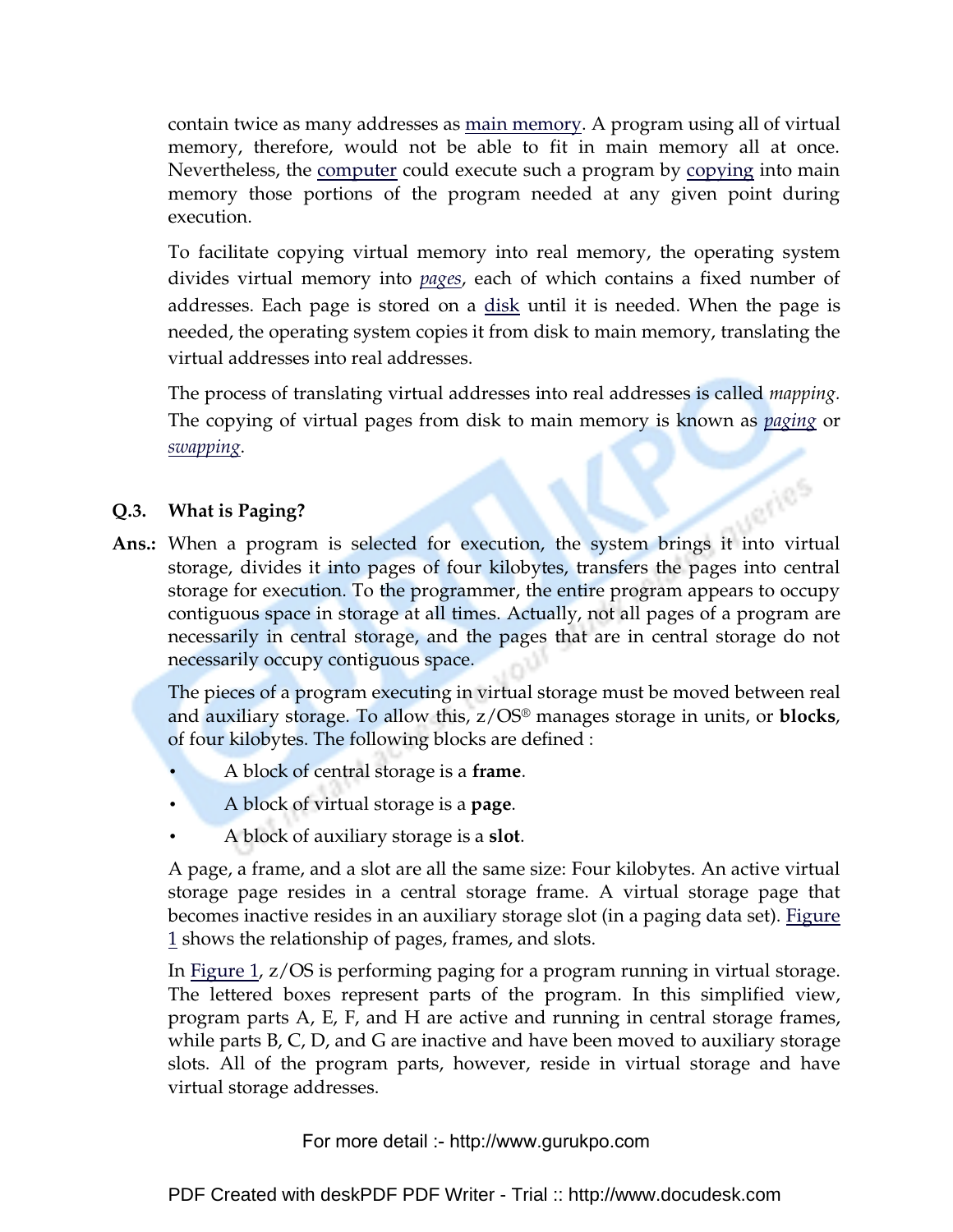

*Figure : Frames, Pages, and Slots*

### **Q.4. What are Preemptable and Nonpreemptable Resources.**

**Ans.:** Resources come in two flavors: preemptable and nonpreemptable. A preemptable resource is one that can be taken away from the process with no ill effects. Memory is an example of a preemptable resource. On the other hand, a nonpreemptable resource is one that cannot be taken away from process (without causing ill effect). For example, *CD* resources are not preemptable at an arbitrary moment.

Reallocating resources can resolve deadlocks that involve preemptable resources. Deadlocks that involve nonpreemptable resources are difficult to deal with.

### **Q.5 What is difference between Logical and Physical Addresses?**

**Ans.: Logical versus Physical Address Space :** An address generated by the CPU is commonly referred to as a logical address, whereas an address seen by the memory unit is commonly referred to as a physical address. The set of all logical addresses generated by a program is referred to as a logical address space; the set of all physical addresses corresponding to these logical addresses is referred to as a physical address space. The user program deals with logical addresses. The memory-mapping hardware converts logical addresses into physical addressed.

### **Q.6 What is the difference between Contiguous and Non-contiguous Allocation Techniques.**

**Ans.: Contiguous and Non-contiguous Allocation Techniques :** Contiguous memory management scheme expect the program to be loaded in the contiguous memory locations. While non-contiguous system removes this restriction. They allow the program to be divided into different chunks and loaded at the different portion of memory.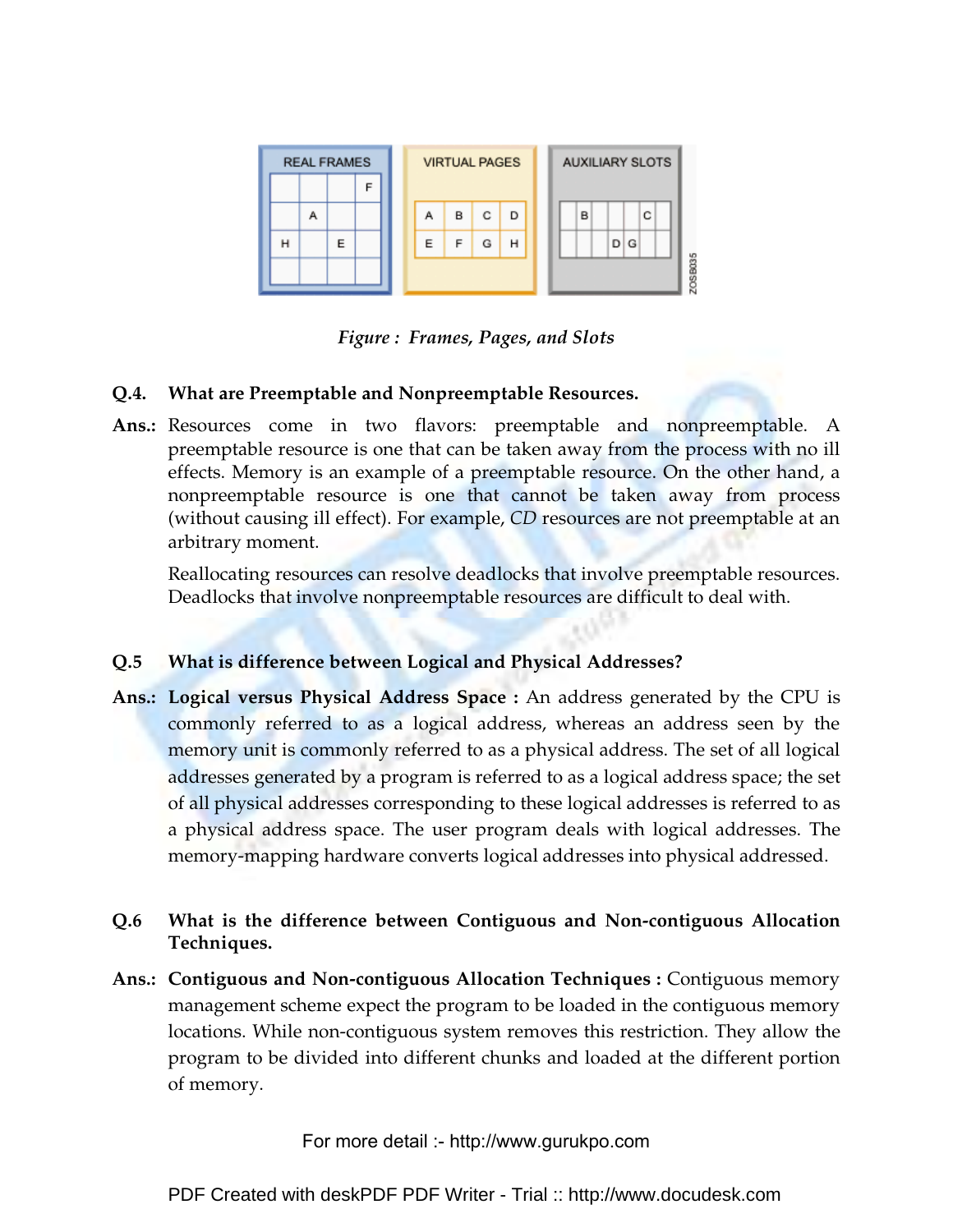### **Q.7 Explain the difference between Internal and External Fragmentation.**

**Ans.: External and Internal Fragmentation :** As processes are loaded and removed from memory, the free memory space is broken into little pieces. External fragmentation exists when enough to the memory space exists to satisfy a request, but it is not contiguous; storage is fragmented into a large number of small holes.

While internal fragmentation means memory that is internal to partition, but is not being used.

- **Q.8 What do you mean by Swapping?**
- **Ans.: Swapping :** In case of Round robin CPU-scheduling or priority-based scheduling it is required to a process, that it can be swapped temporarily out of memory to a backing store, and then brought back into memory for continued execution. This technique is called swapping. A process is swapped out will be swapped back into the same memory space that it occupies previously. Swapping requires a backing store. The backing store is commonly a fast disk.<br>Explain the Segmentation technique in but for the segmentation technique in the formula of the segmentation of

### **Q.9 Explain the Segmentation technique in brief.**

**Ans.: Segmentation :** Segmentation is a memory management scheme. It assumes that logical address is a collection of segment. Each segment has a name and a length. The address specifies both the segment number and the offset thus the logical address consists of two parts :

<Segment-number, offset>

### **Q.10 What do you understand by Demand Paging?**

**Ans.: Demand Paging :** A demand paging is similar to a paging system with swapping. When we want to execute a process, we swap it into memory. Rather than swapping the entire process into memory. When a process is to be swapped in, the pager guesses which pages will be used before the process is swapped out again Instead of swapping in a whole process; the pager brings only those necessary pages into memory. Thus, it avoids reading into memory pages that will not be used in anyway, decreasing the swap time and the amount of physical memory needed.